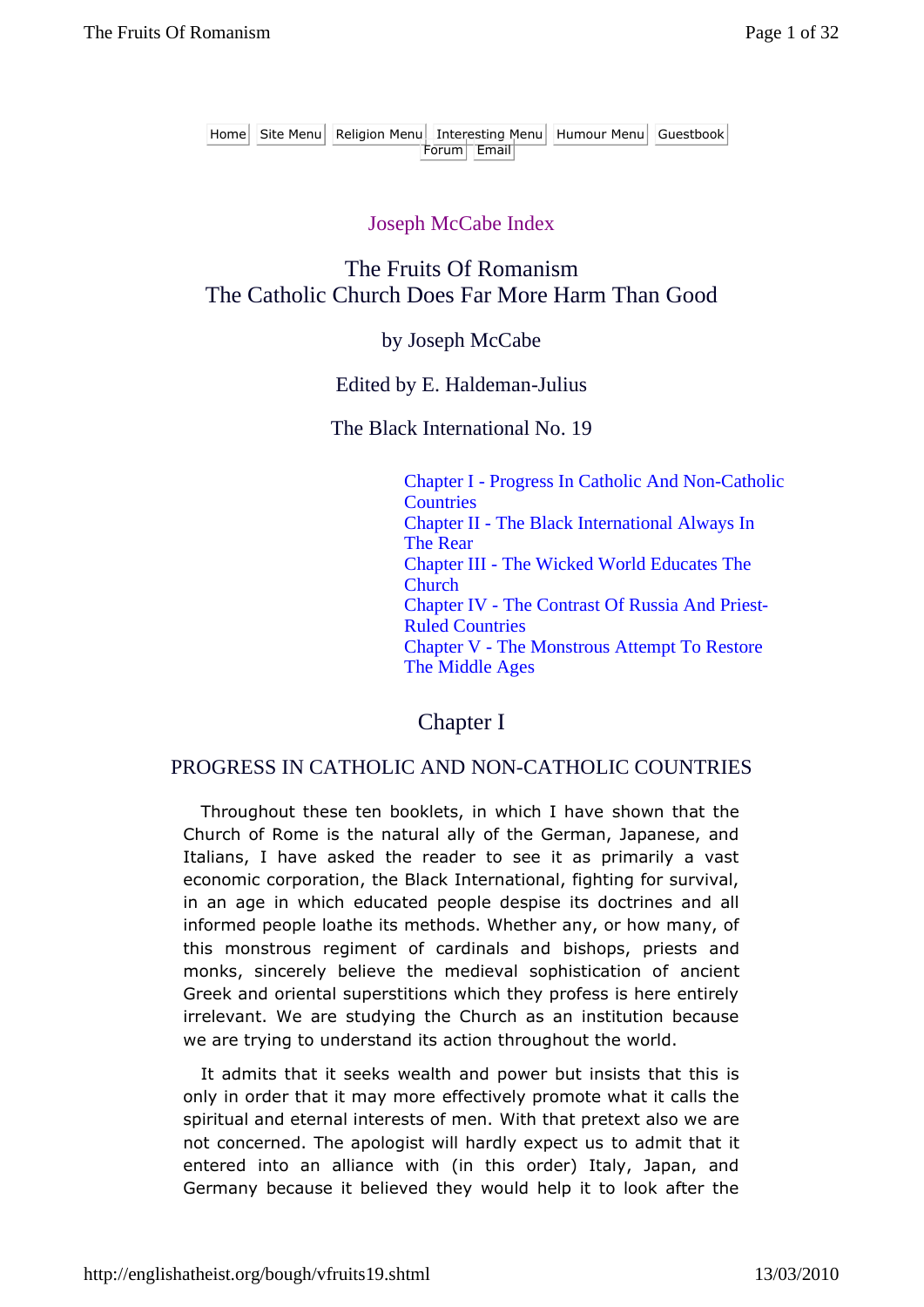soul's of mSeunch a plea would raise a broad grin from Cologn to Tokyo.

Those natios most ght wealth and power; so did the Black International. They meant to be obsect this wealth and power by a regime of bloody tyranny; bant the the Bhand k which has  $800$  years relied upon that meethood it more urgently than ever. The bandits wanted the international infl of the atican to help to dupe the world about their designs; and they promised viera large share of the spoils of victory by annihilating its critrice box and require its lost provinces for it.

After what we have seen tohbavtions as the Empire State Building. Men of the Munich mentality aCshureghards the Rome petulantly exclaim that it is a monstrous charge. Yes: thewar and the Pope's share in it, the debasement of France priestriddentraitors, and the horrors of the Spanish and Portuguese hell are a moenaltintorus of these main rooted folk who think themselves so spupeudocetowere to look facts in the face they Would see that  $\mathcal C$  europe the doing only what it has done over and over again since Albigins Maassacre and the founding of the Olong quasition ago. They would find the Raximan Black International is not the only spiritual army to had shid sted itself for gold in our time.

In 1937 there was a Parliam Reenltigolofins at Calcutta. The report of the proceedings in two fat volmon the sinulaistes a like myself blush. Representatives of all the world's religion sects joined enthusiastically in the good work, and the spee glitter IMK oolworth jewelry with nice phrases about the spiritu and the Ideal, the f smines and the wickedness of the world, the lofty morality by which t**heseng of only** to save the race.

As you will remember, the Japs handeby outhpise tely enslaved and debauched Manchuria and the north of China the were openly gathering for their next orgy of brutality. And a single ontcheosie Asiatic-swpoinchers of the hundred beautiful religions said one woon module bout it. One foreigner, a British professor, ventured to say ten wredrsy anbid dt it.

If you want to know why, though of coursethebody did at time, it was not simply because people who live on these sh heights ind it difficult to see the common earth. It was mair because the BInatuek national or Japanese Buddhism was doing in Asia just what the Romawneperiedsotisng in Europe and America. We must not offend outel Bound direlests.

Some of my readers will rememble9r37 that tiliethhese spiritual folk were having their jamboree in Calcutta and the presswas following their beneficent work with admiration. published, throHuaghIdemaJnulius, a booklet with the title Imperialistic Japan and its sAcimissed how by that time the.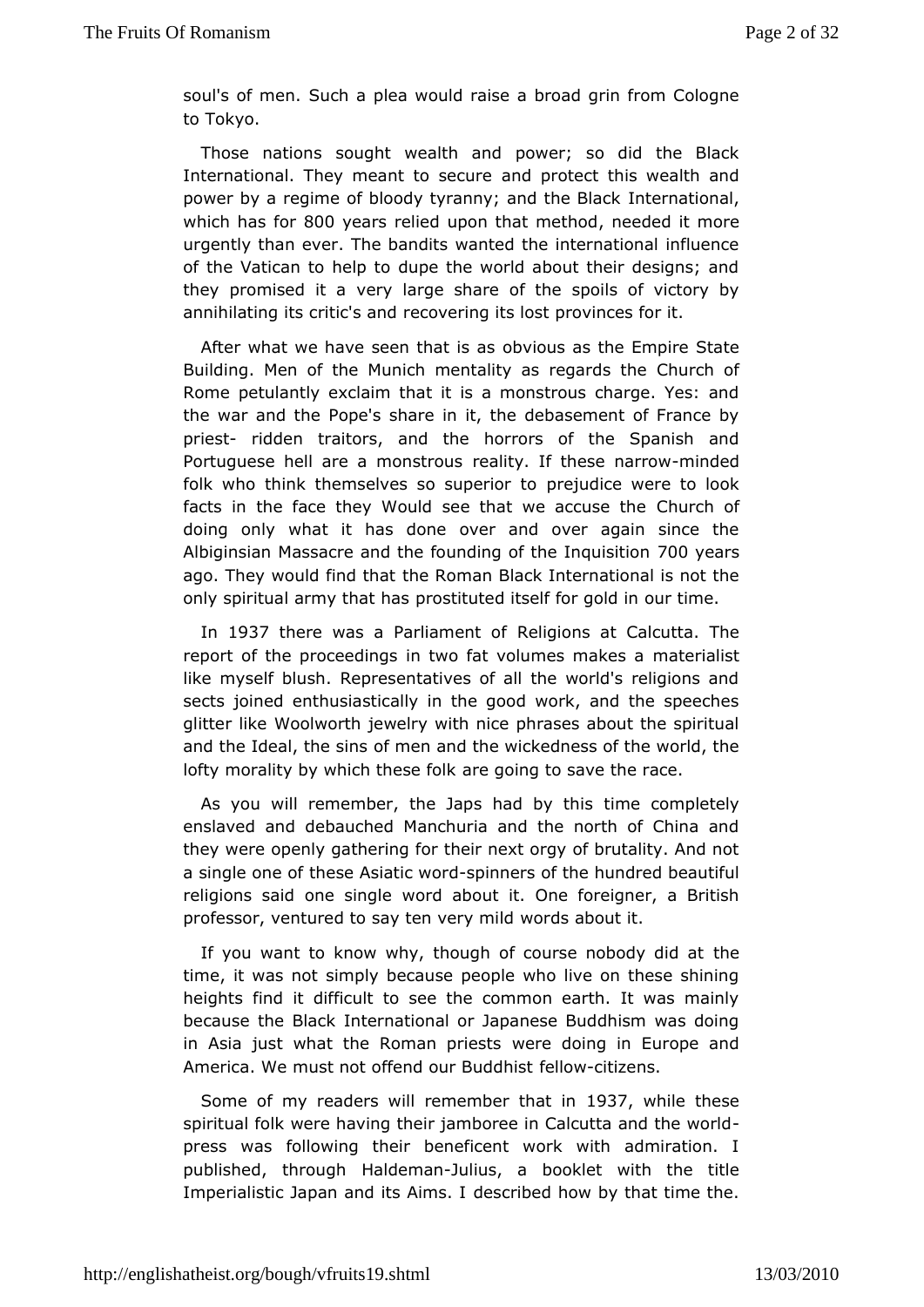criminal plot of the Japs was so fave cfree that insectores of patriotic societies, some with millions poufblomed unber's, boasted of it and gloated over realistic pictures and panor exhibited in the stores of the cities, of the destruction of Americatheet.

I gave the evidence that the Buddhist priests and monl 150,000strong, had been bought by the government and the capitalists and owendeucting an intensive campaign all over South Asia to create a Fifth Columb for the ese Liberator's." They had been bought in cash, justicas ithad been bought by Mussolini, and, like the Vatican, etheory looked for greater profit when the job was done.

They earned their pay. Not to the work up the Japanese people to a fanatical enthusiasm fonrakhinegpthaemosfelves rich by exploiting a third of the world but they created nest traitors from French hlim aoto the Persian Gulf. There were 10.00 Buddhist quislings in Rangoon alone and there were oth in kepositions oa/ler Burma. Ceylon teems with them. For ten years the work has proceeded veun podentina disquise of Buddhist concern for the spiritual interestisn oaf men. Yet Parliament of Religions held at SC319iAcmeoida had been emphatically warned that these Buddhist priests had already g fat onmperialist gold.

While disreputable atheists and matheriald estrain like Julius and McCabe, who told the world the truth, were v properlignored by all respectable folk these spiritual gasba who blinded it troeathioties of life, where loaded with laurels and dollars. It is nice, panditable, to be profound and spiritual!

However. Immense as is the heidholt kbring to a close with this booklet I have no space to enlarge, important and sidessue as the corruption of Buddhism (which was quite wil in every age to entertain a business proposition) by the imperialist's aptan. It is enough that "our two great religions have made a mockery ocfo enypeliment, that eve hyailroendg idealist in America had lavished The what we mprostituted themselves to the Butchers Union, while athpoinstic Russia, which most of these idealists have poured abuse for the last t yearshas won a splendid tribute from a disillusioned world. B have stillime potant point to make in regard to the Church of Rome to complet exphanation of its behavior.

In his recent work, 'You CaC at BefaulT'ord. G. Wells says: "The most evil thing in the world today GathooticRoman Church." It is also one of the most respected things in the today, especially in America. But there is no mystery about respect, thewer, even the adulation which it enjoys. It commands ab  $0.0000,0000$  tesnicely bunched together for the most part in certain states and adf tthe e chisipessisal It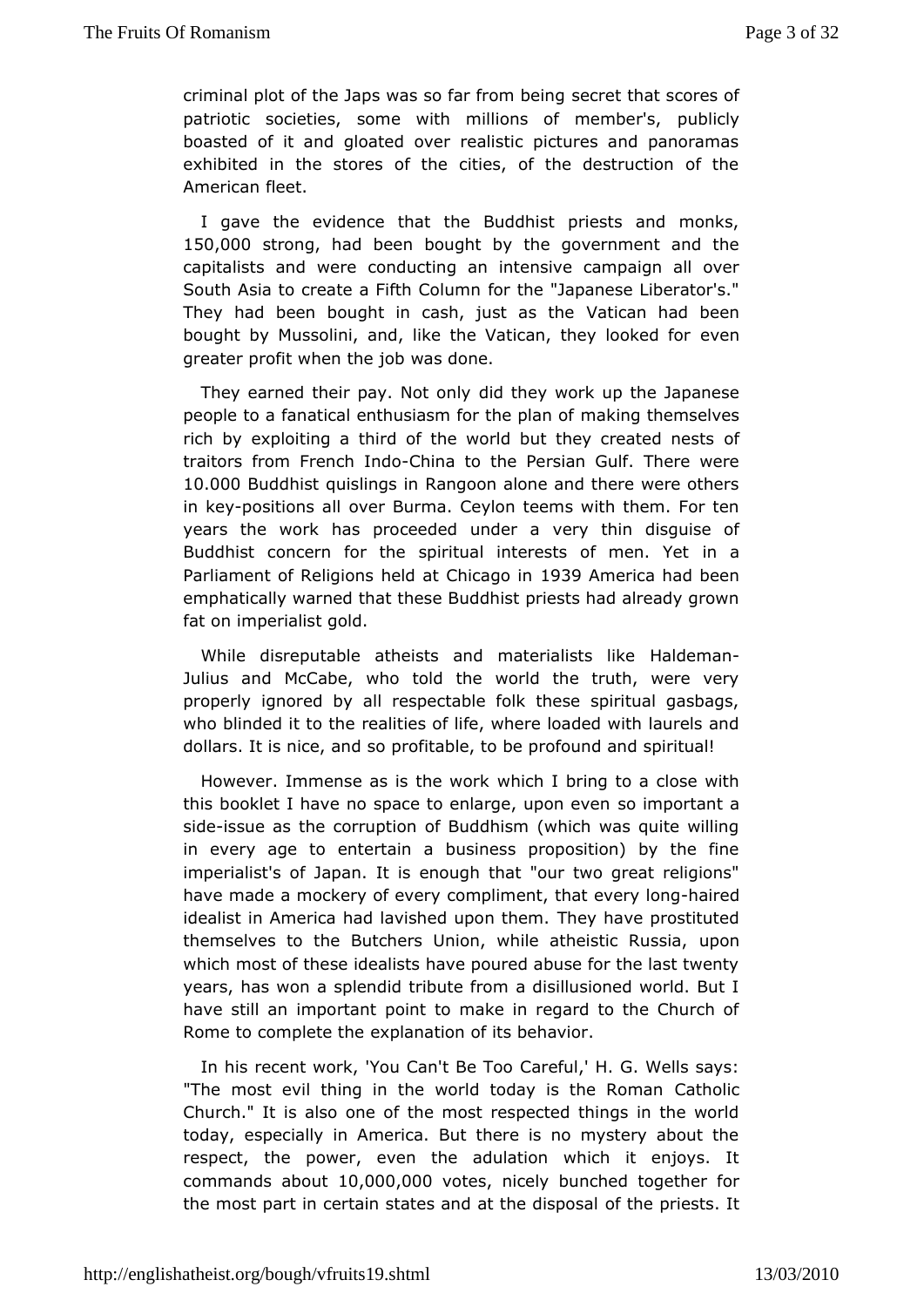$h$  as  $$4.000.000.00$   $$0$  estead n income of a \$1,000,000,000,000 and an army of about quarter of a million paid agents of one or other. It has a very large pressrance radio

It has ab $\Phi \Psi \Phi$ 00,00 $\omega$ uxiliary trooppes fanatics and secret intriguers, swopmot pote "the welfare of the Church." It has immense opportunities of reloward thing from a Papal Knighthood to a job as janitor. It has eaditcoorsstrol of politicians, writers, libraries, cinemas, radio programs, own halls and theaters, professors, booksellers, even the police publischool's, paboleds, the mails, etc. It has . . . But maybe that will dNohat we had better ask is what excuse is made for themselves by the polptrice frances and others who chant the praises of "the venCehruanbdhe."

You know it. They reply that the Churchold peesn good enormous amount of good: so much, in fact, that it is one of foundationsthoef state. In a recent book (Mission to Moscow), which the pious Mr. Gsoplrands in England, Ambassador Davies, discussing the vices anRussitaues ags that with all its faults it must not be classed withtaGevermasing and totalitarian state. Phew! Are there still folk who talk like However, what Mr. Davies mean's is that the Russian state is the Nazi stiastenot, "based upon the altruistic principles of the Christian religiomat is true of Ruissiyou will pardon the supposition how far motrreue it must be of the American  $civilization$  with  $0,100$ ,  $1000$   $p$  arsons and to brilliant exhibition of those principles. And of the Churchesthwibich render inestimable service the Church of Rome is immeasurably greatest: Chheurch that regards all the others with contemptuou tolerance and pronotwem rebellious and ineffective offshoots of the aged Church on which the e erus nets.

In western stories, of which I am fond, I often read descriptions of town of the "false front" of the bank. the saloon, and sthoere. The phrase fits the Roman Church In America, for it is, to Amerfiaclases, frichnet of the international Papal Church. That is why so manhy e Aim the team of a ce of the most conclusive evidence to admit the acomaing set we bring the Black International.

Why, they say, this is the Chiusthratih seed the banner of religious freedom on American soil: the aChue obnthat Europe the idea of democracies: the Church that periodic provideshe whole world, in Papal encyclicals, with a guidance problems of the which the press reproduces in letters of gold: the Church that  $q$   $d\mathcal{F}$   $\mathcal{F}$   $d\mathcal{F}$ ,  $\mathcal{F}$   $\mathcal{F}$   $0$   $0$ ,  $0$   $0$   $0$   $0$   $0$   $p$   $p$   $q$   $n$   $d$   $y$   $i$   $r$   $t$   $u$   $o$   $y$   $s$   $f$   $o$   $l$   $k$ without distinction of classo,  $d$  oo,  $l$  our, doerr its White mantle: the Church that promotes culture and flee xeible an oral rule over the nations.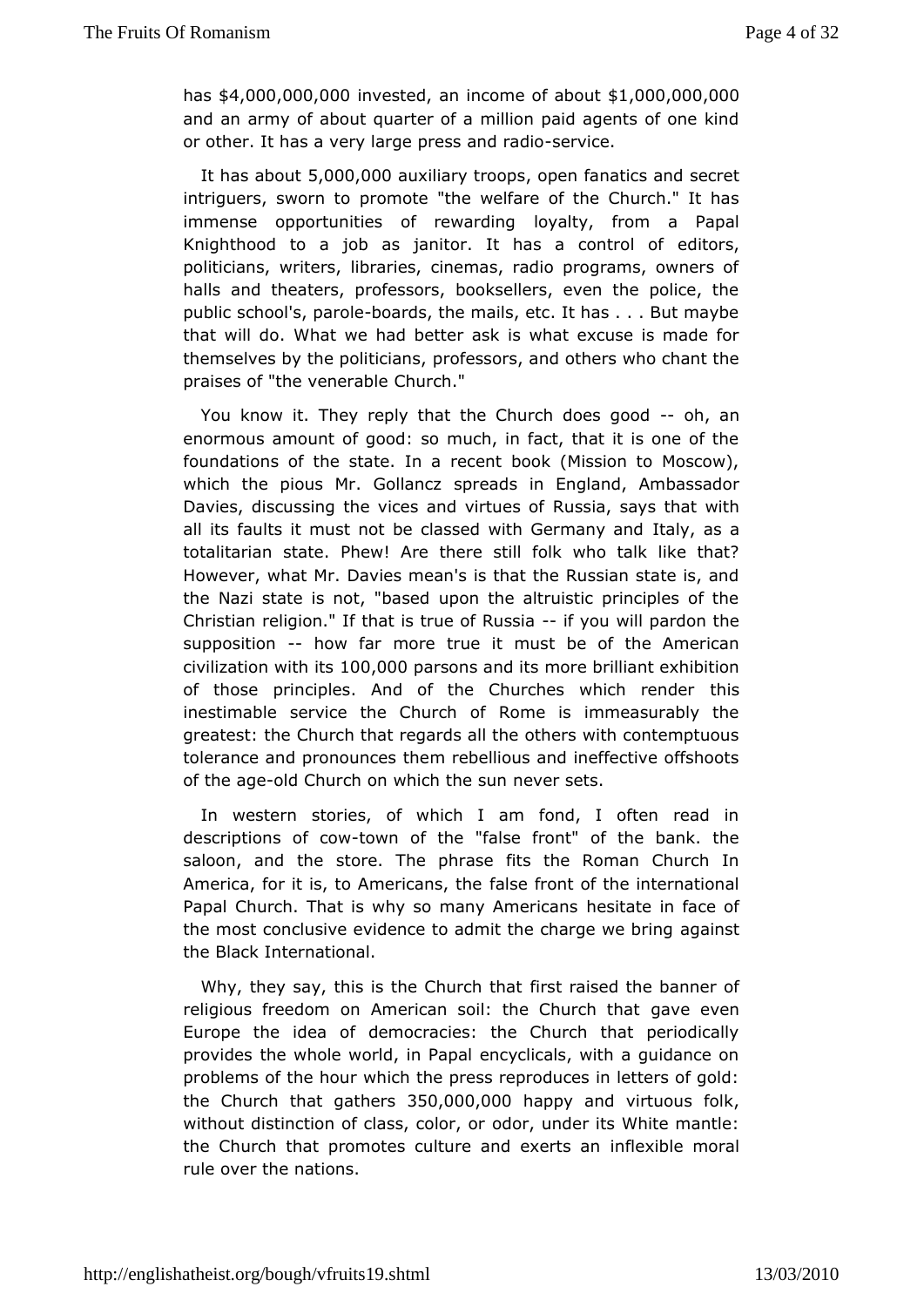That is the false front.  $20$  bto hele ets I have taken you behind it and shown you the real Chultschapool Ropins es lie outrageously about it. They lie about itsetpicclatical and principles, its history and its law, its numbers and its quali plots and its open action. They dare not allow the press tod let the wokhow the truth about the social condition and the action of the Chursboire aof countries from Bolivia to Japan. I have proved all this.

In mylong literary career I have written books in strang conditions n themoking rooms and Marconi cabins of liners, in crowded apartmheonutses or tohne sunny beach, in the bed rooms of hotels of all-opundeleshever bewfoortee, as I have written the \$00,000 ords n a battlefilended National Mary, in which I delve for material, is charred and battered and a deserted and the books for which I call come to me someti disfigured by ofineater or fail, and evermore fail, to come... Bu you can guess all shatthat in spite of all this these twenty booklets are from beginning usto setatlements of fact, on incontestable evidence, and they pcarred that Cthuerch is, if not "the most evil thing in the world, "mosttainly the treacherous and mendacious.

It may seem that I have reser has the thore ustion which will seem to many the most important: the to the stion what Church is worth to the world on a balance of services disservices. Bautel been replying to that question all through.

Many folk say thad othreovt care what the Church did in the 4th Centuroyr the13th or the63th; andthere is so much blood and dirt on the pages of medieval history of heart Catholics encourage that feeling, or they would at least like you to be thatthe services they-cluasionally by a gross perversion of history to havreendered were due to a noble spirit which is eve fresh in the Churcht, h w shelem mense splotches of blood, those vast areas of servile squalor, eanudalltyhouseest areas of priestly and monastic corruption were just locan porary and foulings of the garments of the Church in the mud of a wid world. Vou fancy that that childish stuff is really not writt today dip into Canthyolic book that deals with these matters.

We might leave the parate Colfurch in its smelly historical tomb if Catholic apologists wbutdthey wsill not. They lie heroically about its history, and it uins derisat antidinagon of the Black International that we should know libeat its writer' habitually. In this connection their lies take the shape of cl thatthe Church rendered massive services to civilization, and largely on ghoeund of these fictitious services that they deman consideratticoday.

Moreover, the Church boasts, and on the whole justly, that neverchanges. It is a strange boast in a world that decide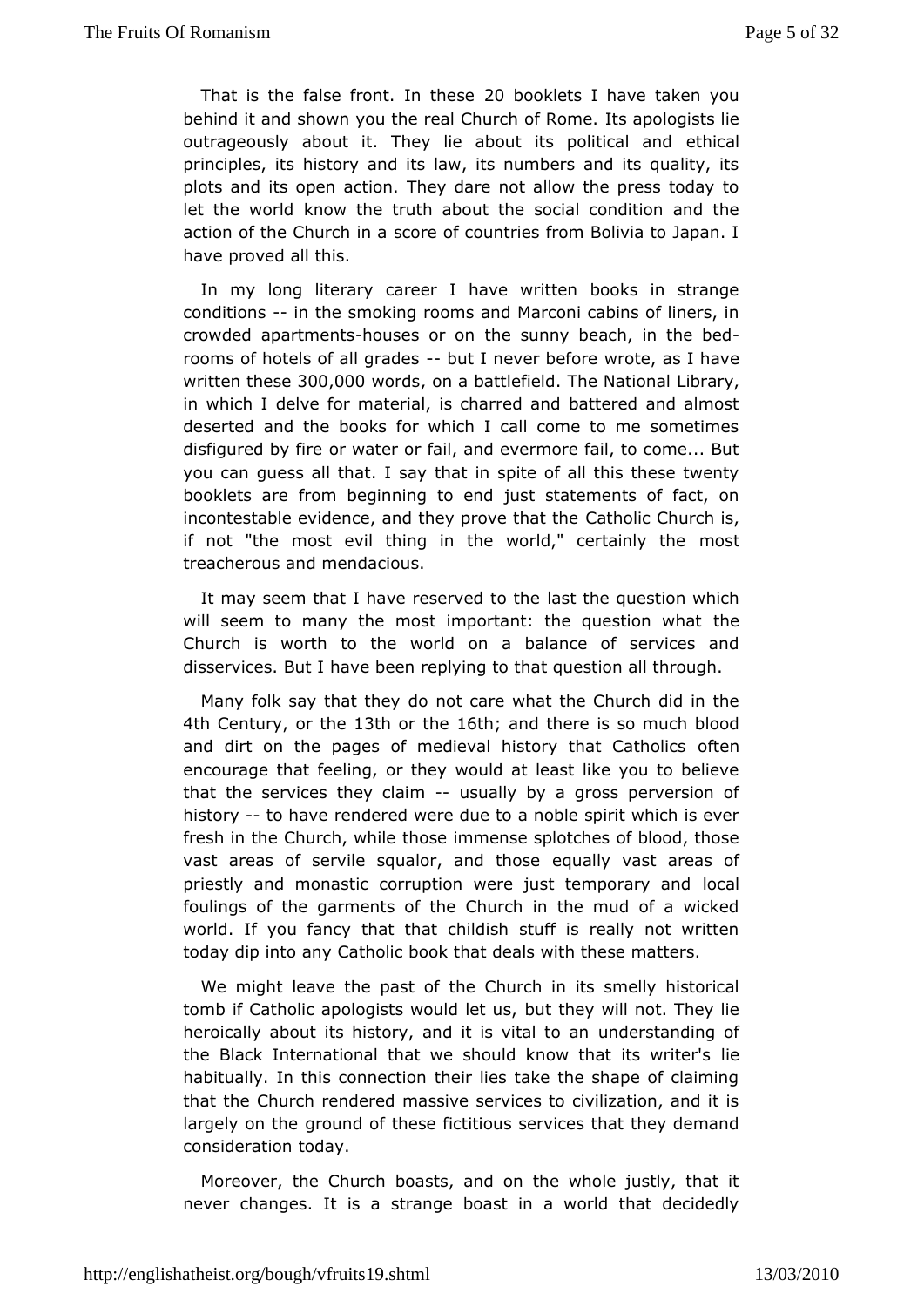grows in wisdom shands innumerable errors as it advances, but it does at all events jusiif dyging in hat the Church does today by what it did in the Middle Avgasspewrihes onlight free to carry out its principles. When modern Popes are stung indiscretion they use just the same language as medieval P did, as we forthuds XI doing in his open letter to Cardinal Gasparri 19n29

The Canbaw, which is kept in a dead language so that pries alone can read it, thakes ame monstrous claim of a power over life and death as the medimenade. Popes bestiality which the Pope encourages in Spain and Potheugal today is same as Popes encouraged a century ago in the whole of Sou Europe aimdall Europe during the Middle Ages.

No, it is folly to ask deato Pepes bury their dead. This work, however, is concerned with to the plann the factor is so much to be said about it that I have to  $x$  conifid n heismigry or short excursions into it within the strict needs of my present So to the question whether the Church has done good in the and the racendsebted to it I just say bluntly that practically every claim it makiestitisous, as I have exhaustively shown in earlier works, and on bamansdes we that it has retarded the advance of European civilizaticoenn buy rime any

I must say a little more than this in regard to what I call modern period. I believe that when scholarship and literatur again frewehen the disgraceful power over them of the Black International is bhoken, ians will date the beginning of the modern age from the outbre Farke root ht hRee volution, The broad ideal of a just life was then clearlTyh formew ob auteidonary armies carried it, with their symbolic tricolor, as far as southernmost tips of Italy, Spain, and Portugal and Napole armies bore  $\phi$ heign of at least a liberal civilization to the bounds of Europe. NaplMeadaindd were for a time more advanced than London. Latin America thrombebwed with a passion.

From that age to ours the outstanding everbteen history has the londgrawn battle for those ideals, and Rome has througho been on thie e of our enemies. Ever since the bloody shambles countenanced, if  $n$  btdid spire Naples 17 $n$ 94 the Black International has allied iesvelfy wo old wer, how ever corrupt and brutal it was, that took the fibelooseagwahionstwere fighting for the elementary rights of man, for freedom  $\varepsilon$ democracy. What has happened in the last ten years is simply the Vaticam, chich had been compelled for half a century to profe in democratic cout that it was reconciled with the new age in America alone then Belancaktional has the effrontery to claim that the Church is the actual msodern idealscame convinced that it had found more powere we rall hietshethan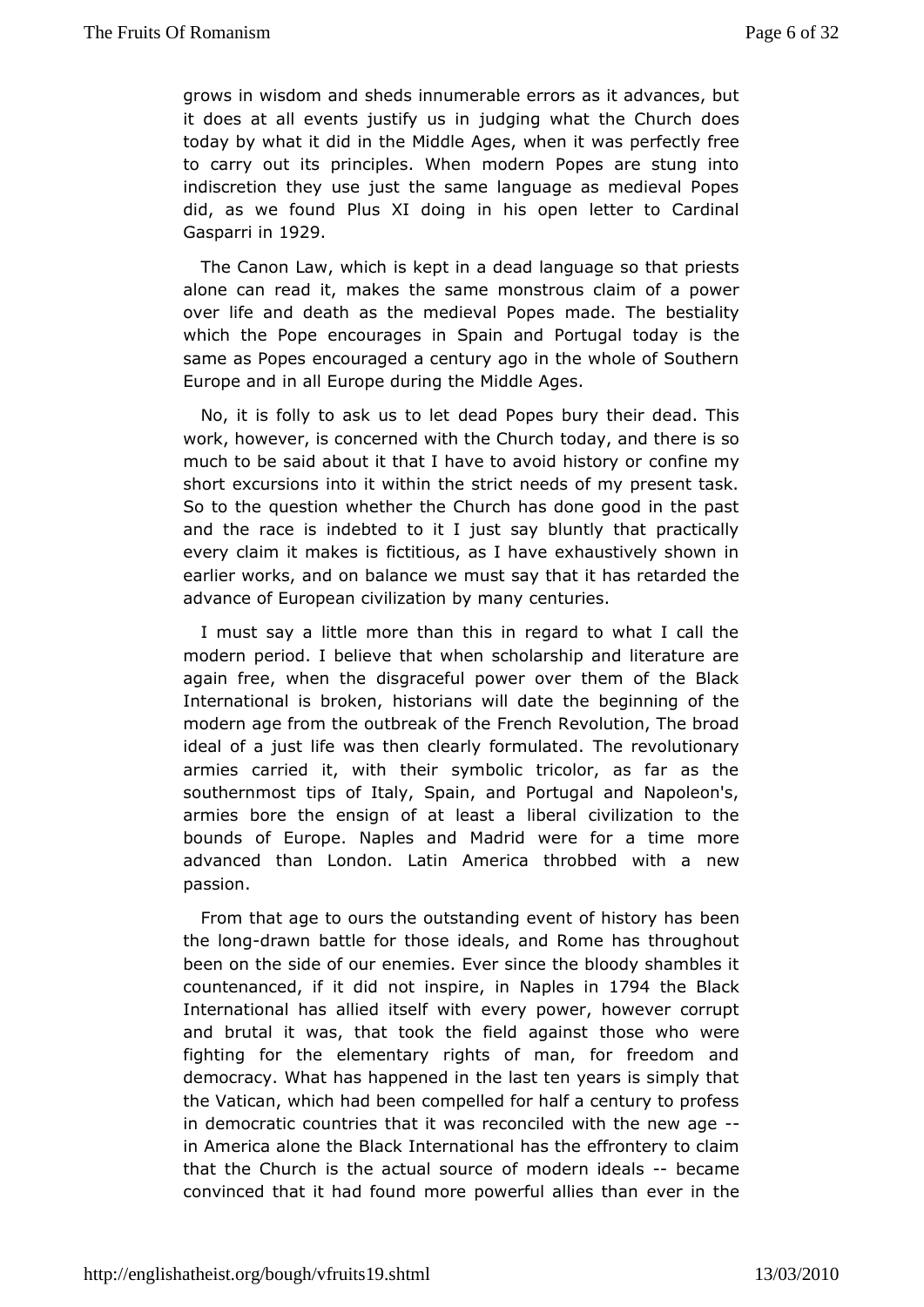fight against liberal distributed war which belo. Tagn 8 and in one country or other (especially Spain) has been almos continuously maintaineech, tehras upon a new and terrible phase.

That is the-ildeeva that you mkaespo clearly in mind if you want to understand the relation of the tRoothhaen woo had ch war. It is an idea of crucial importance in estimating the w situation but no journalistic oracle in the United States dare whil what we may call the literary and ethical oracles who, dis the more profoausmodects of the situation will put forward any fantastic theory, from the form a wethialism to the diversion of the Gulf Stream, rather than ris Cka of the hodsing and injuring their own prestige and circulation, by telluithig The atplain this is the plain truth I have shown, as regaed 's the last ten in the  $\leq 20$  books and for the earlier phase in The eger works TrueStory of the Roman Catholic Church and The A peal to Reason Library.

A third work would be of very considerable use to the mod reader, especiaAlmeirrica, where, apart from the one or two brushes with Britain, the cheise operation has encouraged a real cultural isolation from Europe paestintatsheme is concerned.

An American writer who visited me aspoomeoneer are d me in my suspicion that there is no good and adequate w available on the mighty struggle in Elertop@entuthye against the cleric advalist allist attempts to kill what survived of the best ided at the French Revolution. For that matter there is today no work publis Enregal aimed, for it would have to tell the ghastly truth about the Churdoho, than columitries the Black International uses its new power, not metteby ttatlexclude from literature and education but to see that false versions story of man ftrom 9 onward are imposed evert worth heere absence of suwhoral can but reiterate that  $0.4$  (from France and Italy) until itallpansent with Fascism (in Spain and Poland, for instance) the Churich sehias with libelautal oppressors and enemies of freedom, as I hparvoe ead bundantly in earlier works, and sum up the evidence given in this seri booklets in regard to the last ten years.

It is useful to take  $\boldsymbol{\mathsf{a}}$  is a broad fore we look at the situation more closely. The alleged serviceman the rin in promoting civilization can be very soundly besaedd from this viewpoint. Just glance at the leading countries of the world note ineach case what--whe great majority of men and women in the -belatate countries would assign as the grade of its civilization and what opfrotphoertpioenople the Roman Church claims to control; and to allow for properly helingeresent confusion or violent distortion of conditions we will surve<sup>'</sup>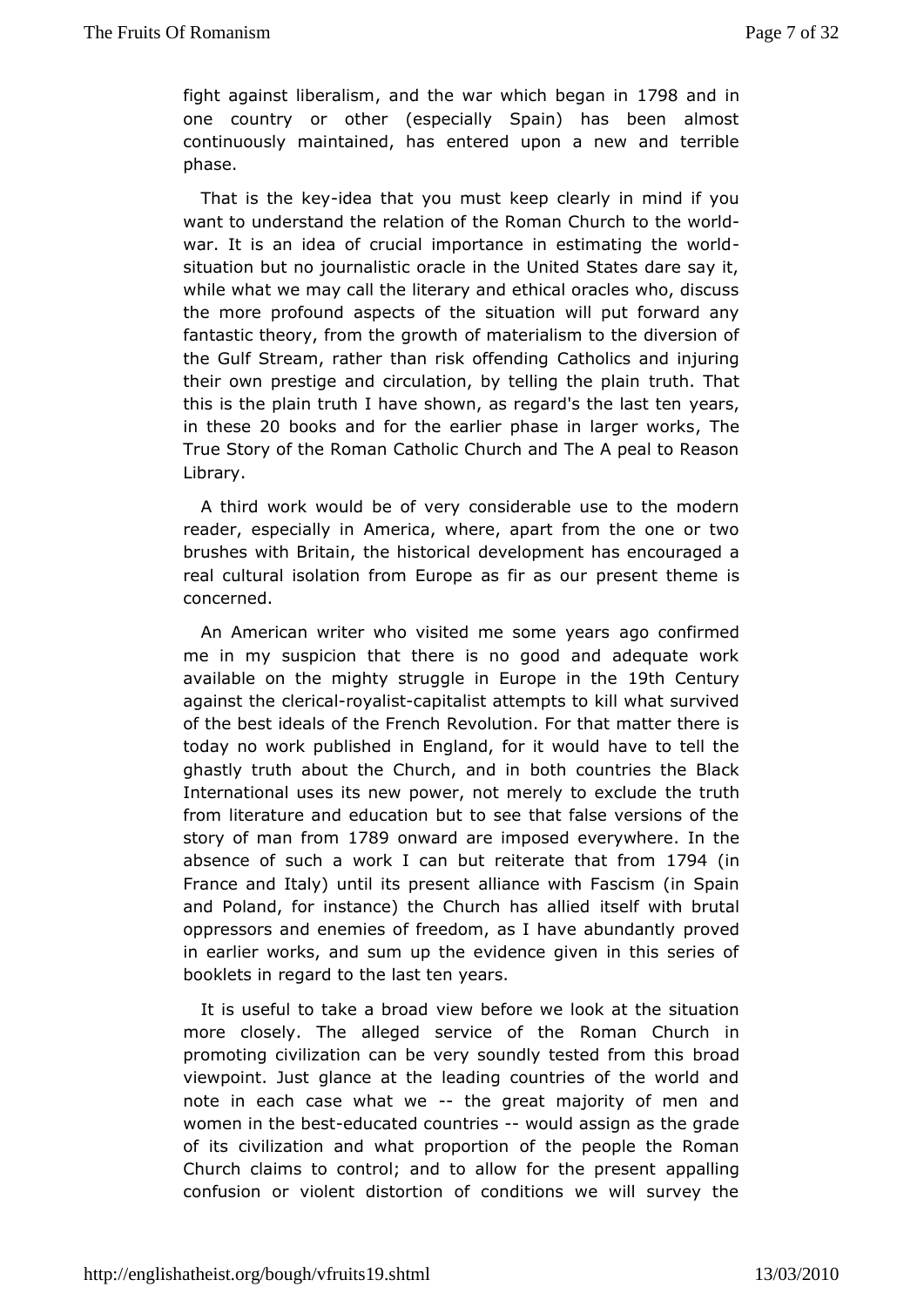worldas it was 1903 9 and regard only countries where the Roman Churchubsstantially represented.

Granting that total wealth or sizes eist maotcrofferion of civilization there would be general agreemessent theon name countries as having attained the highest rank: the United St Great Britain, Russia, France, Switzerland, Holland, Denn Sweden, Norwaanyd, Argentina. In none of these countries does the Roman Church command blecthaence, of more than one sixth of the population except  $H$ ollannde. ministered into political representatives thaire onethe who setill not enough to have Influence on the general and aracter Argentina, wheowever, the constructive class is (or was until 1935 mainly skept (acrad probably still is). Argentina is, in any case, the one, power whostehips laiset impould be disputed.

There would be general agreement douputiebeate the lower end of the scale; Poland, Spain, PorBurgazil, Italy, Eire, and most of the smaller South American Republics. In these Churchlaims the great majority of the people and certainly regards the nstructive forces they are Catholic countries. The are all Fascist, acsf ntbeeabove ten are, but, for the moment I am looking at what by a eneer alent would be called their grade of civilization. The placenion ht be equity puted, but it is only little more than half Cathobiloitataondisits not a Catholic. Cz $\texttt{Stowakia}$  as a whole was in the hightest class, events have shown that the progressive quali-ties were in Catholic bemia, and that Catholic Slovakia is at the level Poland. I have omMetxeido, which on the ground of recent accomplishment (reduction of criilmideer and disposition legislation,  $etc.$ ) I should be disposed to  $q$  at  $sin$  the first because its place would be warmly disputed. But one thing i open tobispute whatever progress has been made  $20n$  the last years was due to an an Catholic body of statesmen and supporters. Germany must be lædtoouuntt oufniess we go back to pNazi days, but even then Cathoolince foo wrahe a minority and they are In large part responsible for the trium Nazism and ruin of the country. In Belgium the forces are a equal, and othe de of civilization corresponds.

You will see the full signithics  $\sin$  the  $\sin$  recall that, as I said, all these countries entered upwonethæsgweeamay call, ibf the laist 0 yeas with much the same equipment of ideals. The Revolutionary and the Napoleonic armies, beati path for Freinteer ature, made those ideals familiar from Portuga to Sweden, and America was awakened from one end to the other by the echoes of the  $Est$ eng  $g$  deland had quite a notable body of Deists and humanitarians (*R*obert Emmet, Tone, and many others) amongst its educated men in the I years of theseh Centurly has none today or not one who dare open his lips, and outhery remains, with all its political and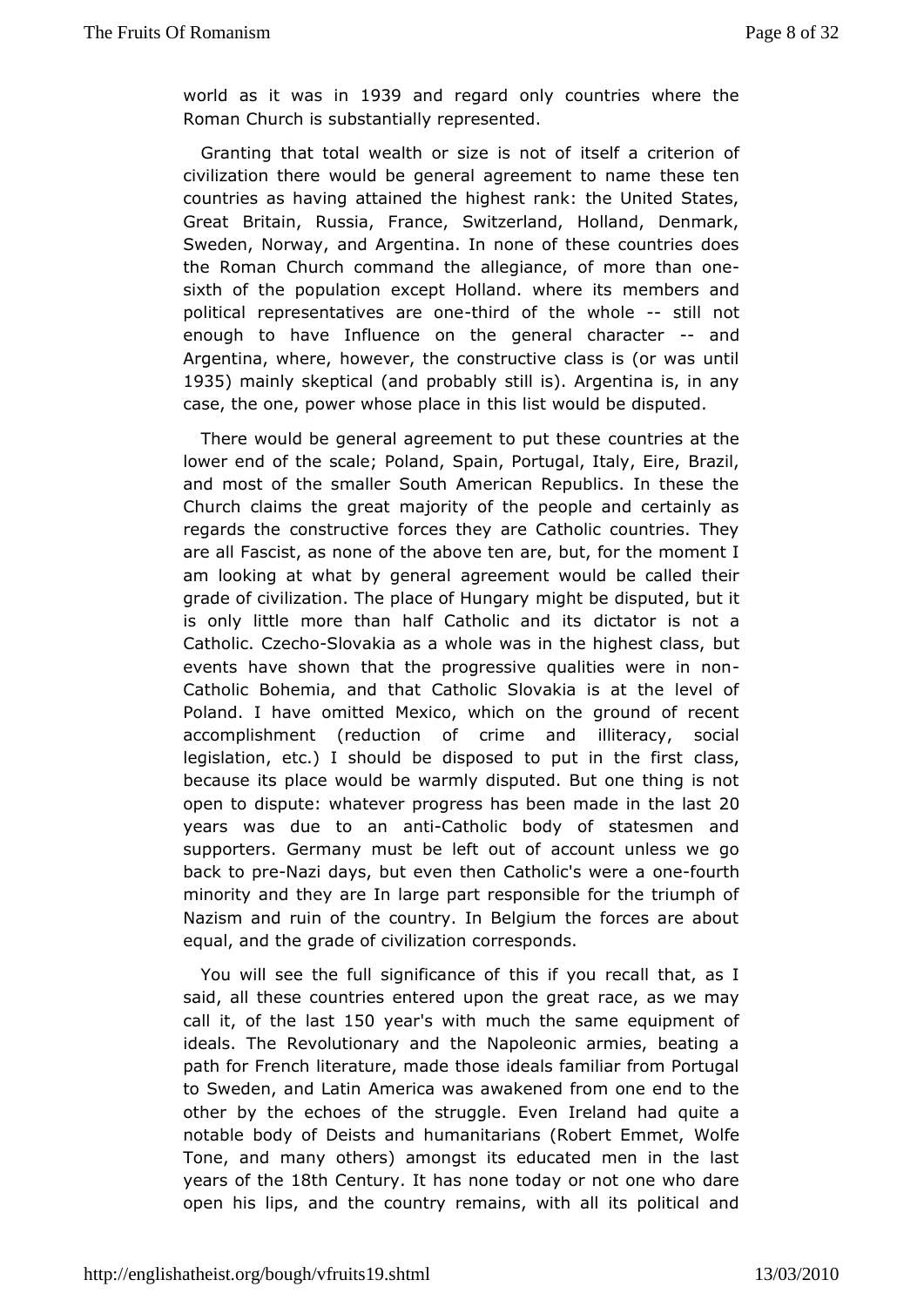religious pride, poor, isponoabidt, and of inferior general character. in other words, everywhich the imfluence of the Papacy was paramount failed to advancet iwatshe path indicated by those new ideals of civilization which we all reg sound. But the countries in which Rome had no such influen where, as Fimance, it lost its power, joined the predominantl Protestant countrads aimcing to the higher rank. That is the first reply, and it is perfectdom stonen slociologieal angle, to the claim that the Roman Church pilomaotes.

# Chapter II

### THE BLACK INTERNATIONAL ALWAYS IN THE REAR

In this general survey I have repeated the idealing of to freedom and democracy. For most of us these are part expressions of the modern spirit, the demand for justice, whi allian we th the advance of science, has lifted the ten countri named to the highlanest The attempt of Catholic writers in various countries to represent the thee mobistical claims, or even as a liberalism, that the world floousndtriweedhtaing, are mere excuses to cover the Vatican's alliance with Fasci the Fascist Encyclical of the Pope Quadragesimo Anno.

It must benderstood, however, that I have not assigned thes 20 nations their plance sinale of civilization on that test. If one proposed to do this it wormupdleband accurate to say that all Catholic countries are now Fasicimet canadical countries are non-Catholic. But it is more convincing bibawe be a plot of a broader test of civilization.

The Catholic apologist wouldsdevine of the schurch by saying (first and chiefly) that it defenhdest till et rfaaim silya, II people whom it can influence in general morallt character, the preaches and insists upon justice, individual and social, and iszealous for education and philanthropy. And since, he would the family aics cording to very many if not most sociologists, the foundation of the tshteat pearticular zeal and rigorous measures of his Church, which distinagnuiasgheib fing rowing laxity, must especially recommend it to the statessoncatal asnt od dtehnet.

Piffle, as usual. The Roman Church has that ereistinctive in its teaching about the family. First, it insist that its  $p_1$ monks, and nuns shall not marry and shall not have any recognizable famahidessince the implication of this is that sexual commerce has some sogrweonf whan enter it is licensed one does not see how we can speak heregoartching Church this particular foundation of the state. Secondly, it alone am the Churches in fact, it shares this distinction only with a fe groups of toweest savages on-earth ds divorce; and since this harsh restricthoman rights has either, as in Catholic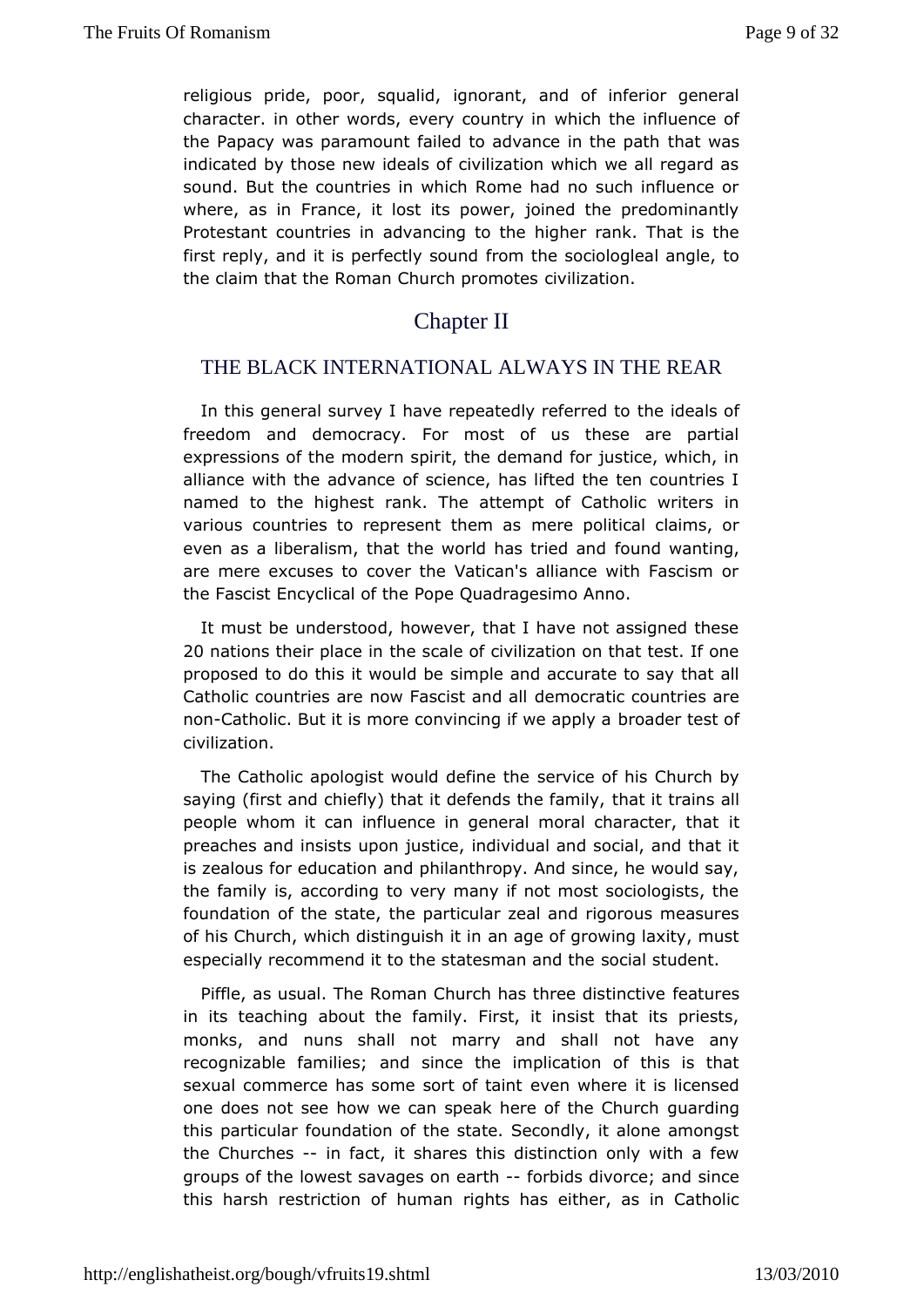countries, to be alleviated eberaheuse of mistresses or brothels, or it amounts to a positive mdemerrience, we again fail to perceive any service, and no stahesman of any leading civilizations has any respect for the Church's teach thispoint.

The law of divorce which now exists in every civilization e those of lower grade that are subject to the Pope is based up collective cognition of social experience and upon a matur adjustment of the rights individual and the needs of the state. The Catholic opposition to sest to be based upon some words of an ancient Jewish prophehtané which we contradictory versions in the records and which other Chri Churches, of equal scholarship and greater sincerity, compatible wdithorce. It is in any case really based, as I showed, on the fdeteemination of the Popes of the early Middle Age's to get completelic entoal soutch frivolous and antisocial grounds does this particularby mstordent Church to render human service rest; and our contempt deep when we find the Church playing fast and loose with it "indissoluble marriaget" swown em interest or profit is involved, as I showed in my analyscstans the Canon Law and the practice of the Papal Courts.

Thirdlyhe Black International boasts that it renders a uniq service to the bseateuse it is the only Church or institution tha condemns, and very foencolely nns birth control. The Black International is as usual, out bifed batset fear years it has shared that distinction with the crimintal letadieans, of Japanese, and German people. They wanted soldiers and excuse of e-population to cover their imperialist greed. The Black International maneedontributors to its treasury and, as priests have admitted, to Obheuartchrewalby outbreeding them. The clerical opposition to birth faced pts oulch is a nin obvious piece of priestcraft and has so little foundation ev their own weird and wonderful theology that they confess ( quoted), the atholic laity in America are to an alarming exter ignoring their sulopholeris and restricting their families: which makes their "social" argumeet mite road rather .

The apologists have recently been encouraged by the appearance of a new school of opponents of birth control w leaders and the ments are not religious. These professors an their learned lady frei enginsize that the old opposition was based upon a demand for as many psoodslibles and that the industrial and professional markets atrieme in amodrminal capitalist countries, already overcrowded. They say that the sound scientific plea is that the birth rate is so far falling balancwith the death rate that there will soon be a debilitat preponderance of oboddover young. They do not take into account the fact that science and those month steadily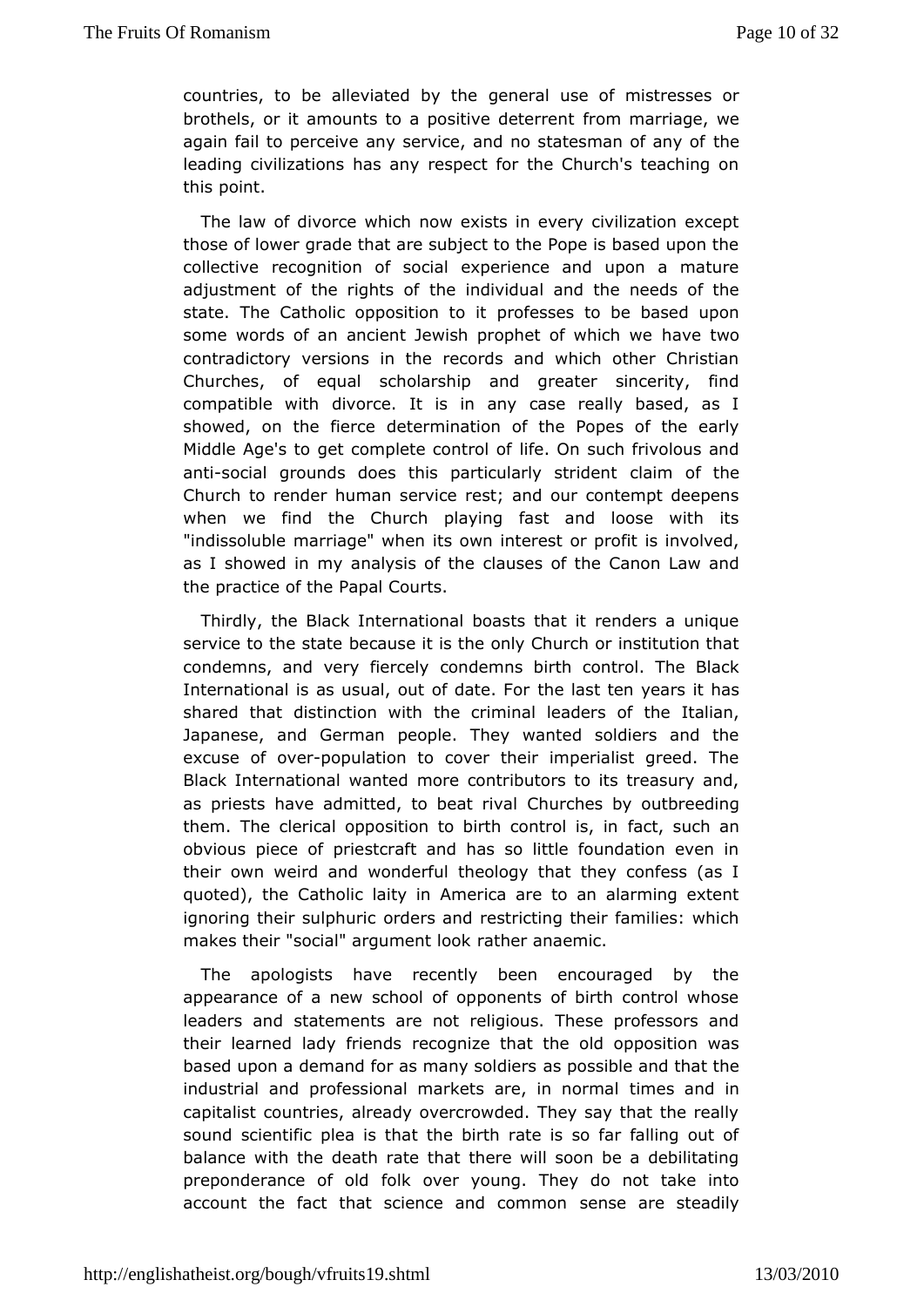raising what we may call the erviot to loof vmen warmden. I could write caustic pages on my own recent experience in t rejecte(das one in senile decay) from all departments of th British national efforeth bowhose laziness, short hours, and easygoing methods are notorious, shautel chralwe for one point. France has practiced birth control foramore than ha century almost as much as America or Britain does today. B was not omden who let France down. It was a few Catholic ol men, who were pushed ffling to by these priests who are so concerned about the vitality of Catholic adventurers like Laval and Bonnet, and younger statesmet and were by Catholic mistresses.

In short, all this rhetoric abonualrCiantoneolained the social welfare is hypocritical claptrap, and eveen of solutions and solutions we student knows it. Every state finds in time its equilibrium grounds of experiencement ses. Sleaws and restrictions that are basedn ancient philosophic's or religions, ultimately upon more ancient tabossupensotitions, merely distract attention and hamper the social podotrivisity for them have to repeat outdated and thoroughly exposædostatheenents ruin of older civilizations by vice. Five year's ago most folk have said that the two most vigorous nations were the Germar the Americannd both enjoyed an advanced degree of sexual freedom. Today we should Reasy sitah aathol America are the most vigorous nations. But according the the epinice and still people are only restrained from a monstrous parade of sex, ir books, pictures, and theaters, by the severe paternal cheek clergy, whRussia has always had a liberal divorce law and f quarter of a centudy emies that marriage is a sacrament and birth control a sin.

For reasonseasons of-indeterest which I discussed in an earlier book Cathoodic gists have always put this sex and marriagoeusiness in the forefhoenit statement of claims. It more or less excises the absurd offocial evirginity is, monks and nuns: It evokes a golden echo in the hearts of widows and spinsters: and it really does mark a distinct between the Chaurdh"the world." In theory, that is to say. And not only is the theory athstellofuathed ethic rehabilitated for priestly purposes, so that those two hiloe and cofievs bization are far in the rear of modern thought,  $bG$  tatimo bicasc taice no more "moral" than other folk. I leave it knowlyed geneders' of American life what the situation is in America, saying only have a very extensive familiarity with the best American fictic realistharacter and that I have made extensive inquiries dur the two yearsin(betrvals) I have spent in America. But for "Catholic countries" you may typical as he pleasant exaggeration which Byron wrote when he saw a statue of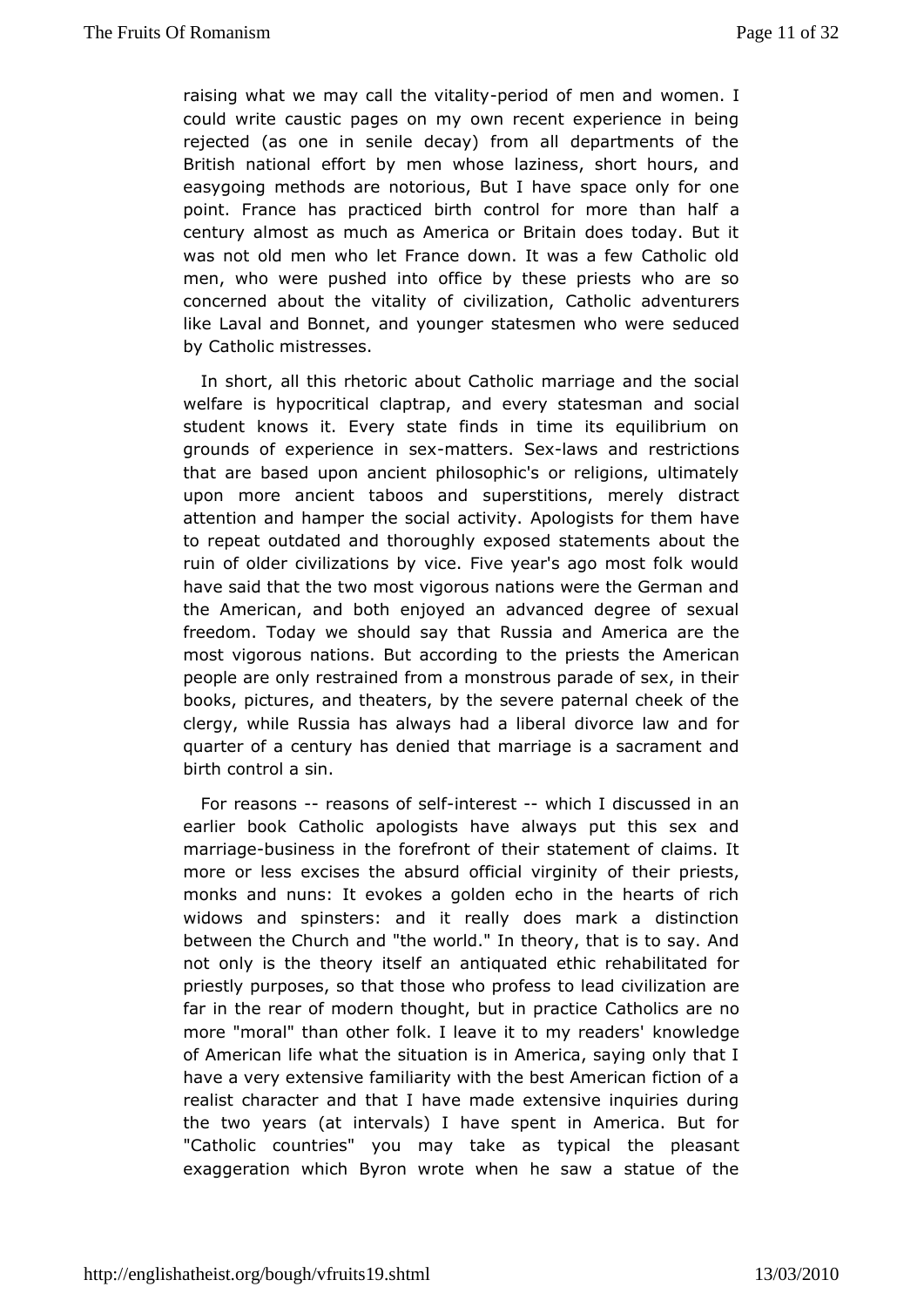Virgin Mary in a Portuguese city: "Well do I ween the only v there." He **had** bably made inquiries.

Apologists obstinately insist that arlerist meaninkably chast'e though I have 3for years given proof and bitter complaints of English Catholics (including leading priests) th Irish gialnse sent to Britain to drop their burdens and keep do the record ildegitimate births in Eire. A New York attorney writ me or wrote m30 yearago when I took up the question, that the same complaint was made iEnnthen New tates. Sanger says in his History of Pr(d  $\mathfrak{B}$ ti  $\mathfrak{B}$ uetd othion thaton personal interrogatio 2, @ 0 ONew York prostitutes he f90 747 (70 Othat of whom had been born in Ireland) had had Catholic parents, had been brougohtas Cathollics Catholic T(iMhaeys31, 1924 quoted Canon Hugchress of the highest Catholic authorities ying the altercent of the prostillin the spo-61 one of the most Catholic and most vicious ciwies ein England Irish and only percent English years later another Catholic expert, MEslison, stated in a book that the situation is the same in the cities conficton, Glasgow, and Newcastle (big centers of Irish immigration). A leael stubject issued by the Protestant Truth Society (British) gives Gathaos is otfestimony and replies to the charge that ille3q#tprocerentsPinotestant Ulster and the above reason langlers. 7 in Catholic Connaught that it was at the 3.13 onie Belgium 4.89 in Austria 67 in Bavaria, a 50.0d. 0 0 in Guatema Siance emigration was checked the Irish have not boarst text so quoted an editorial in the Irish Tim(dunet 2, 1937 describing ingraceful official record of sex rimes in County Clare wChoch has gimt!

This chastatlyk is not only outdated from the ethical and sociological angle but it supported by a remarkable variet untruths. Anid is suggested that the real service of the Churc lies in promoting mocahlasracciter in the broader sense the reply to just as devastating. Tuhsits aplreealics of the old and purely rhetorical assertion that a resligrieoquusirbelsifsor sound conduct. The sufficient reply is that, I have repeat shown, the general level of character in the leading civilizations risen the same proportion as Church influence has decayed. the moment we ar eonotrned about cause and effect. The fact is enough. As my friend MHray EeSs, Pa distinguished London attorney, has writtend he is approvoingly of by Julian Huxley in his Religion Without (PR 52) elattion moralidiy d really depend on other worldly sanctions, the religious chang the last fity years would by now have dissolved society at lard What has happen red chs the same as with the old superstition that it is unlucky to passlaud deer Reople now see that a good reason for not doing it is that dbesmmant wheep clear of a ladder raised against a building is apt to get dr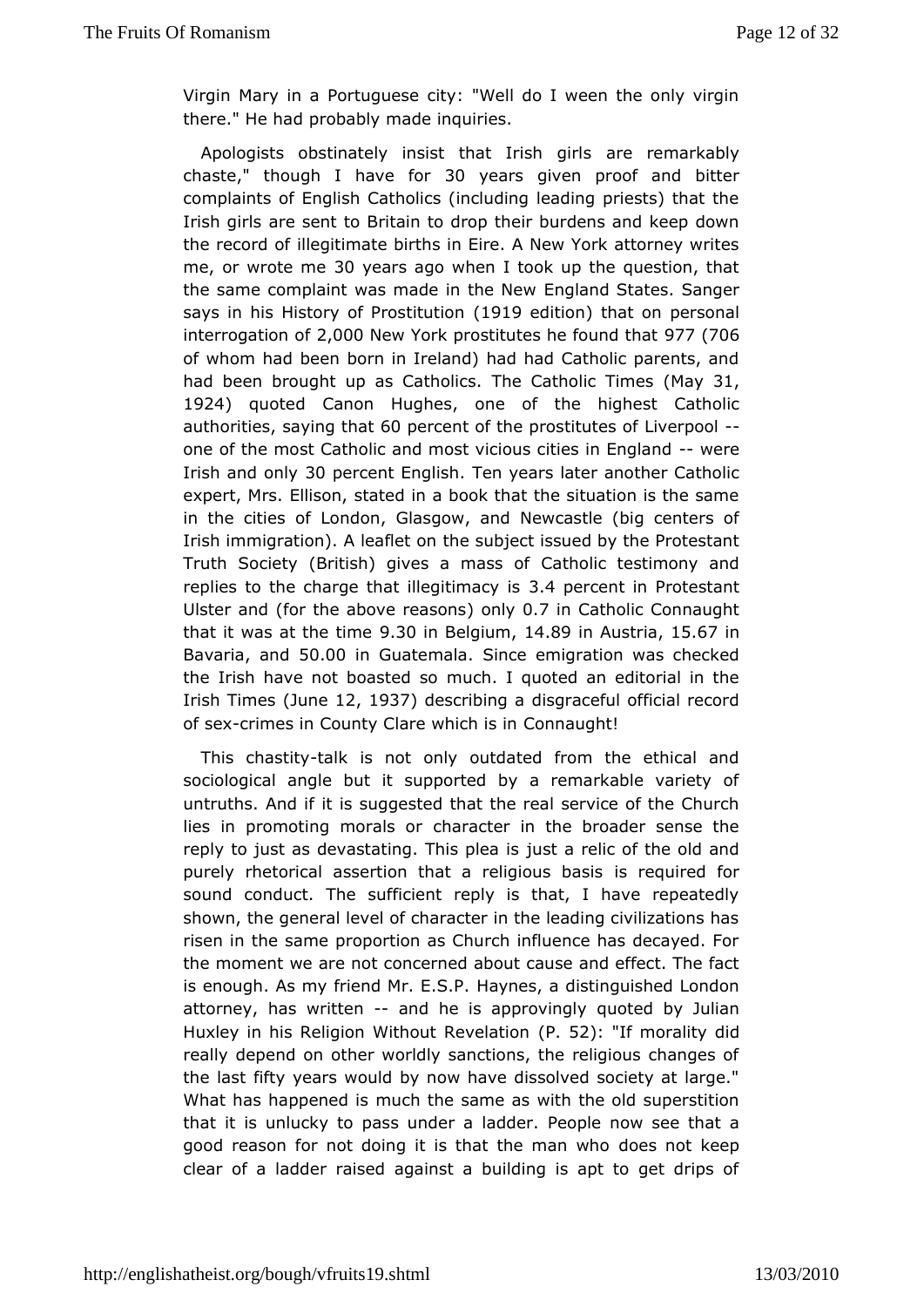paint or bricks dropped on him. In the same way they discover sound motaw is a sanitatiomlation of the social life.

The irony of pasy the gtion to the Romanist version of the old apologetic, which is the ofiotisse erricall, is that the Papal Church promotes sound character evenhelesshehan Christian Churches. CMaisdsdlfeolk, to which class most writers belong, argue on these matters in the most slovenly fashion. acquaintan cetholics is confined to their class, and in the they meet many Canheonliand women of admirable character. So, they lazily conclude, Omachoosichsam acter.

Middlelass men who are not puritans have insisted to me two of them were attorthey sthey find Catholic girls easier to persuade or less in need of persuasion than other girls. But remembethe nature of the Church as I analyzed it. Of the  $100,000,000$  so adsult piects of the Pope  $20,000$ have not the least resemblance ed dike the sess American or British Catholic. Half of them are cimiple refole at latin Americans (with Cuba and the Philippines) and most of remainder are illiterate or poor and ignorant Spaniards, Ita Portugue Seovaks, etc.

The general level of character in a natifoanctiosrabutelusive it is fairly determined, if we make allowance stitonspolice by the volume of crime. Criminal behavior in the extreme for unsocia bnduct, and the number of criminals is a good indicat of the amound nostocial conduct generally. If, therefore, we find as we do, that Cadbohitgies are more criminal than non Catholic, and that as a mixed quoiuent dyisparoportionate number of the criminals are Catholics, wethmat stth conclude Church is no more effective in inspiring sound social behavio insecuring the chastity about which it talks so much.

I have given as ffæt wistics in bood K3. No Catholics are apt to contest this I may ad od be faw No. 23 of his Questions and Answepr. 87) Haldemaunulius gives, farobnook by a Catholic prison chaplain (Fr. Leo Kalmer, Crime and Religi mostdamning series of figures. The priest ascertained from colleagues the rcentage of Catholi<sup>86</sup> Ammerican penitentiaries and the result the tem hole and America the truth disclosed in the figure's I gave(4f&o.r5QSpion.gco-Sching in Jolie46.92 in San Quen5i7n.31 in Aubur63.64 in Wethersfield, etc.). Analysis by the Rev. L.B. Lehmann bring the fact thme  $28$  states n which Catholic  $\vec{s}$  paerecent of the populatidhey are3percent of the criminals. The whole article in Haldemandius' book should dobe

The only other mixed states for which exact comparative fig areavailable are the Commonwealth of Australia and the Domi of New Zealanthelmcase of Australia the figures are particularl interesting because the Ruorman chases much power there as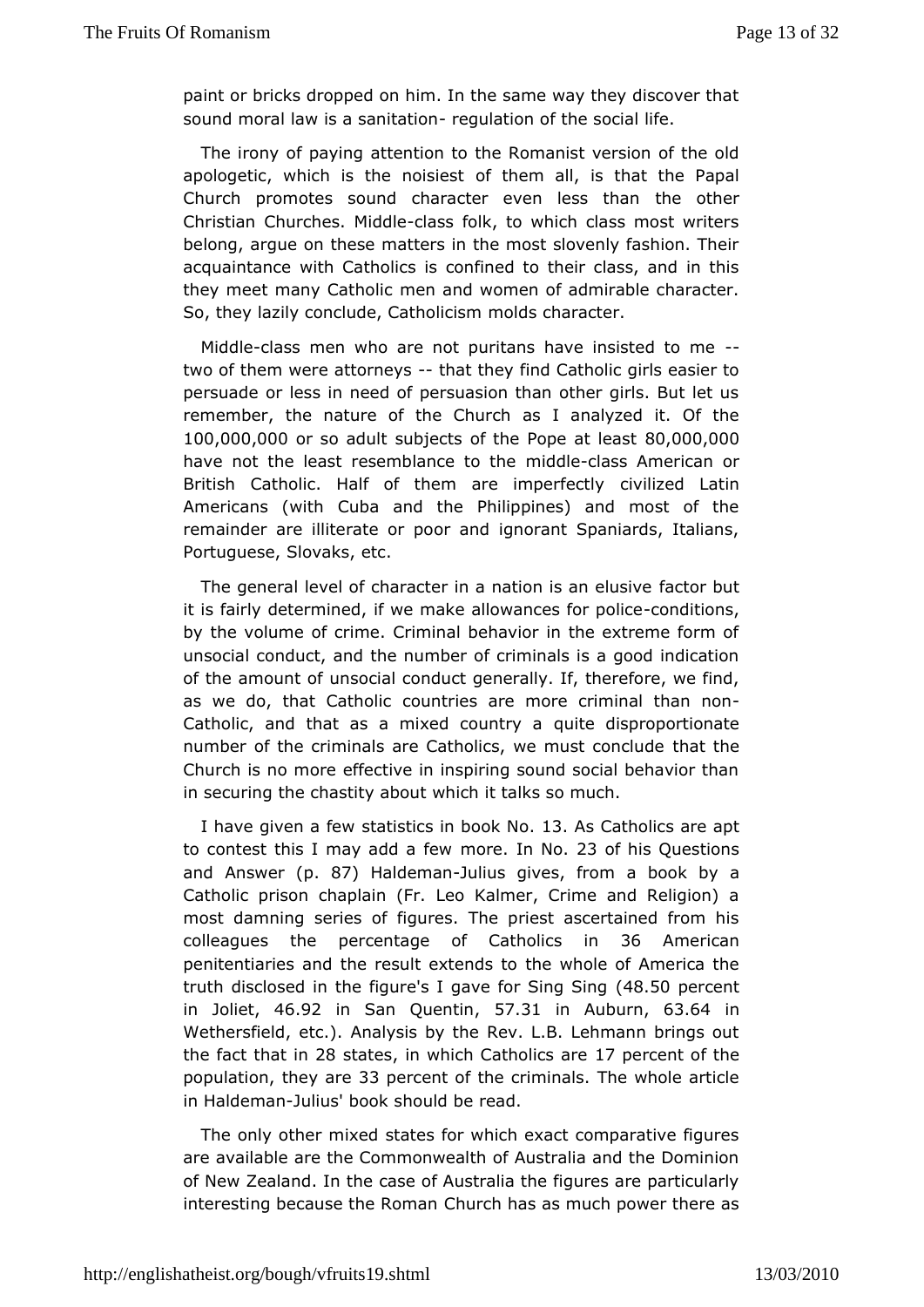in America and is just as blatanimit sitni $\mathfrak F$ t is vears since I first reproduced the full figures rime bataing to catholicism in that country, and I have brought them upfetw date severy They are as damning as those of America, yet Catholics conti claim in the most brazen manner that they guard the foundat of the state proby moting character.

The Queensland State Schools Defense Faunfdetissued a quoting the figures from the official publications. This showe  $invitoria1i9n36$ the Catholic prisoners n $2$ umh $624$ owheedreas since the Catholics are 108 a pyercent of the popullhaetion ought to have been7504 Cyatholic prisoners if their moral quality was equal to ntbact adholics. In New South Wales they had54 prisoners instead off45the which their percentage of the population entitled them. In Queensland disproportion was the same. In the Commonwealth Catholi mostly Irish, thade times the number of criminals they ought to have had if they were ass agroob dno better than their neighbors. As Catholics in Queensland had binasthew demand for the preferential treatment of their schools, Protestants retorted humorously that they ought themselves receivpreferential treatment in the matter of taxation becau they maintain  $\epsilon$  polingual policies to look after Catholic criminals.

In 1937 Archbish Mannix, the bitter meddled Irishman who in his very Christian Emagthreardd ouf sed all the influence of the Church to induce Australian's hem so to heir pleasures and -othoalkaing while Britain fousgulffeared for ideals-until the hideous face of the Japs apportaned on the and Australia cried frantically to America and-Britain for h madeone of his usual attacks on the public schools of Austr They werdeemoralizing even Catholic boys. He said this in Melbourne (Victoria). Siftertward's the Report of the Victorian Chi'sdice ourts flow 37 waspublished 1973 child delinquents it appear 682tha87.4 percent weRroeman Catholicasnd Catholics ard 8omeycent of the population of Melbourne.

That is typical of the value, of-shosteed out dayms of Catholic apologists. They know that none of the papers will te claims by atistical or historical facts, and that letters to the p which do twist be suppressed as "offensive to Catholics." The Protestant Watchman South wwales 941 publish, each analysis of the space given in the apformus odfaissydney to Catholic and Protestant affair's respectivoeflythdea period months the Roman Cathell9 tsngbeshe Church of England  $280$ (if we count out a large photo with the queen in it), and Methodists **Bnesbyterians** Is Sydney a CatholiEacity from it. The Roman Comuntoruls onlity percent of the population the Church of En4gO appear cent the Methodist and Presbyterians percen But the arms of the Blacka Oectopus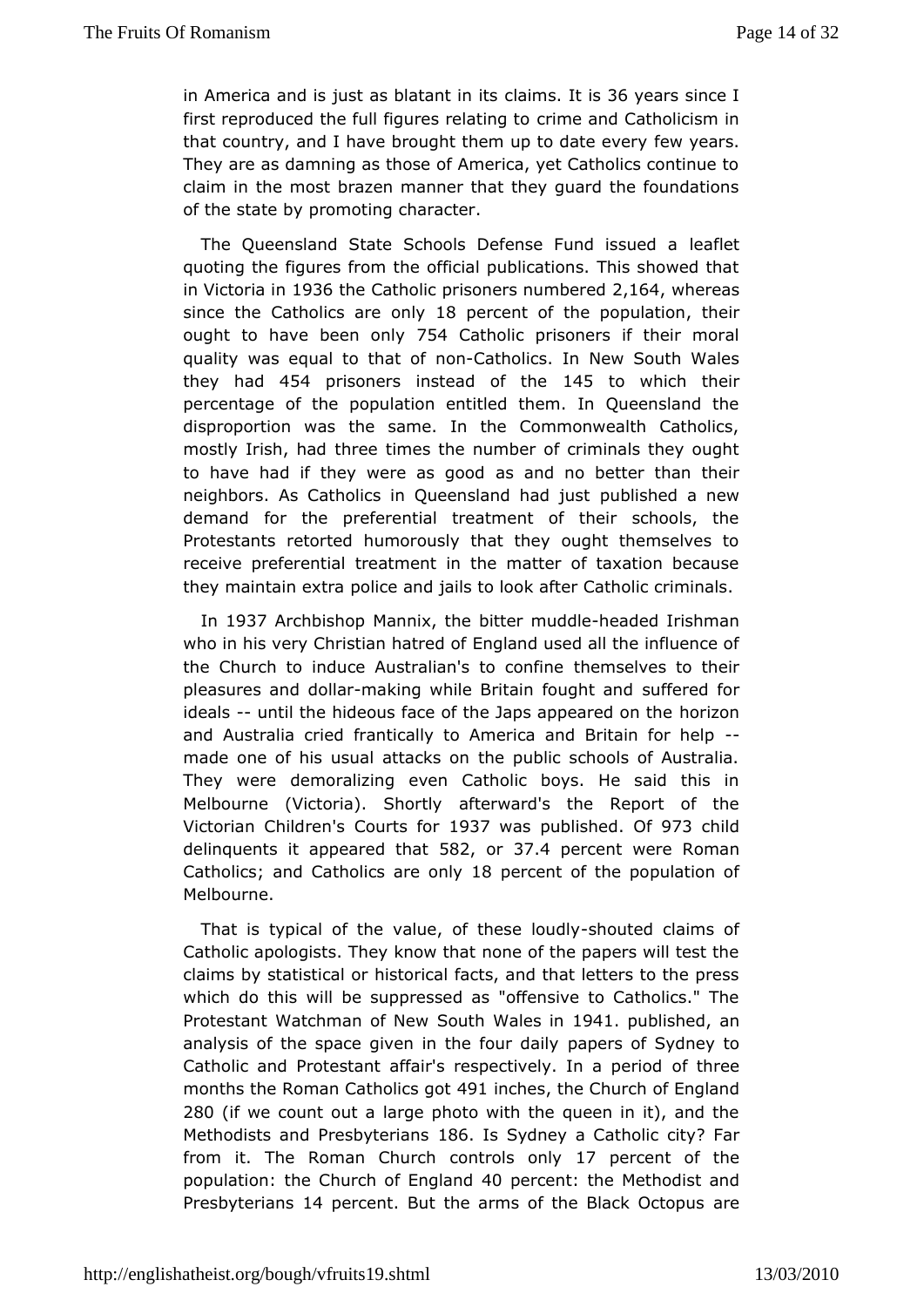everywhere, strangling freedom and truth, from the office of cabinemtinister or the trade union to the editorial office and publildbraries.

Most countries do not now publish the figures of the relic professions of criminals, and full figures of crime in Cathol nonCatholicountries are not so easily obtained as one woul suppose. Few sociologist motogists omit to mention the Church, and prominently, amongst twibicahgemakes for social sanity and stability, but, though it will abe understood my acquaintance with such literature is not complete, I do know one to them who dares to follow this up by examining the statistics of crime **and** febeion's of criminals or the religious status of the vacroinus countries.

The article "Homicide" in the Encyclope Social Social has a little merit in this connection. It quotes Ferri's table s the reduction of it in recent times in five of the leading Eur countries  $q$ bying the percental $q$ 0e0  $p$ 0e0r0f the population

| Germany |  | 1.0 in 1865 - 85 and  |  | 0.6 in 1906 - 10 |
|---------|--|-----------------------|--|------------------|
| France  |  | 2.4 in 1827 - 31 and  |  | 1.4 in 1911 - 15 |
| England |  | 8.1 in 1856 - 60 and  |  | 0.7 in 1906 - 10 |
| Spain   |  | 9.4 in 1881 - 85 and  |  | 5.2 in 1911 - 15 |
| Italy   |  | 12.2 in 1871 - 75 and |  | 4.1 in 1911 - 15 |

Italy remembewas despotically ruled by the Papacy until andhad an appalling record of crime to reduce. I may add t crime doubled few ayears after the Fascists usurped power in i and was not reduced w We thict the made its corrupt bargain to share the control. Spain and Italy pweed new imacumltly Catholic in the last century when they had such a high reco the gravest crime, and the modern sociologist scorns the exce "the hobt bood of the south." I question the figure for Germany, there was "Goermany" only a number of separateristates 1871 Bodis(in MulhalDictionary of Statistics) gives this percentage of trials for mi&e 70684: Unhited Kingdio2m Germany4, Franc(still mainly Catha Boain 05 Hungary 107, Italy134 Add these to the figures I gas, eand No ou getsuch a reply to the claim that Romanism promotes a high standard of chart hat wou wonder that any apologist has the effrontery to make it.

But aClatholics make it, and very emphatically, because it is only excuse the proamide for the politicians, professors, and writers whom, in one way **bregthet**, to praise the Church and denounce critics. If this dœl aiism vieslys odisproved by the only exact test we can-thopeply olume of cimim Ceatholic lands and the proportion of criminals in--msixed lands decisively that no sociologist in America thinks it prudent to thematter, where must we look for even a plausible bit of color it? The anguage of Papal encyclicals and the gorgeous comme of apologists on subgegmest that there might be more sincerity in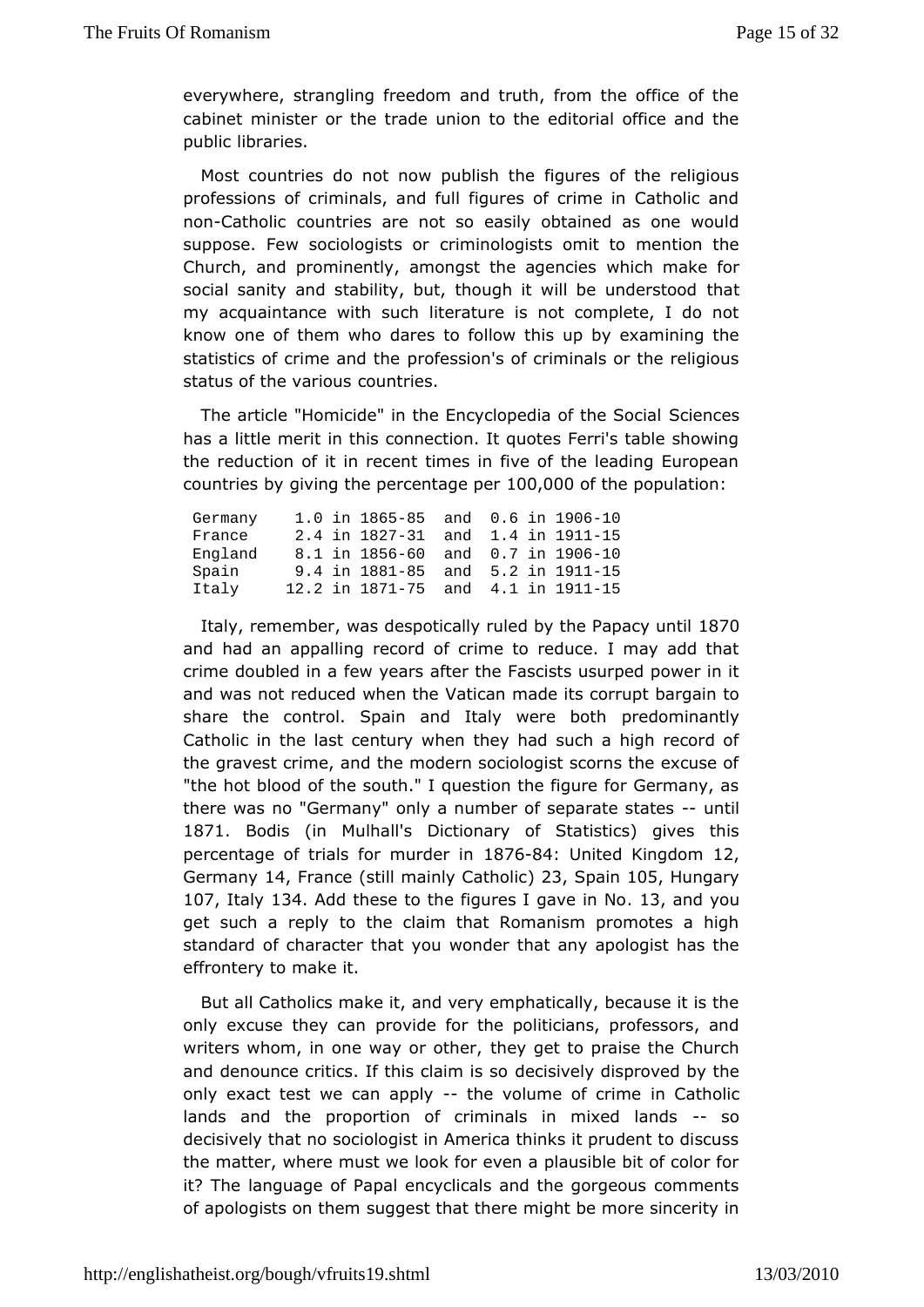the claim that the Church eifs emtove in inspiring social justice. We will defer the examinatibe  $o$  exthicsh  $a \rho$  ter, but the reader will be prepared to smile. Stoadiyal justice in Vichy France, Spain, Portugal, and Brazil as compared AmericaBritain, Russia, Denmark, Sweden, or Switzerland! sounds like a idokaed.

But what other test can we apply? Is the great 'service of Church that it provided, or moved the authorities to provide. education tho echildren of the workers? See the table of steati of illiteracy wheas he lin . Ni & (p. 21). They are more damning than the statistics of crime or idention that our search for these massive social services of the Chaurroehm bredgions of that naughty definition of metaphysion in a dark foo oan black cat that isn't there. Let us, in order to be quite just Catholic fetlidivzens, approach the subject in a different way.

# Chapter III

### THE WICKED WORLD EDUCATES THE CHURCH

Thisghastly war and the *G*ashco sitc conspiracy that led to it interrupted unsteady and unequal but very real and Substantial advance of civiliza Eliorno pien and America. If my readers are not tired of my giving proof  $\omega$  finathave routed the Lippmanns and Spenglers who Strangely persuaded so many doubt it. I have riddled the sophistry motor the nanvolty pseudiodealists who ranted that in our race to get ahead we h created amonster of the Frankenstein order or had let the cultivation of our inted uitgenceur cultivation of character. The revelation of the share of historic whoeligions" in drenching the planet with mud and blood dught to make prophets of the spiritual feel small, but I notice in the  $Am\epsilon$ presshat they are as cocky as ever, and our Joads in Britain or at EmpiPeageants. These people have nearly a monopoly of the aftethewar planning ich absorbs all our finer spirits just now. They would return to justthating activity of theirs under cover of which Japs and German sats be infittion the the world from the real evils that menaced it.

The world was asking a very creditable progress on most lines of a real advancevidization, though it was checked by the interests of wealth and urmetlilgitohme, privileged folk and their politicians were duped into thtin & in Bigath katand Tang (or yellows) were merely accumulating powaem in hilaantdeethteo Reds. This progress became apprecial **B**  $Re$  when the United States settled down after the Civil War and Eur triumphed, in mcosuthtries, over the vicioursoycalle sitcal reaction that had followed both Napoleon. Briefly, the period characterized not merely by anfaodmatance of 14 was characterized, not merely by an advance of wa pohied science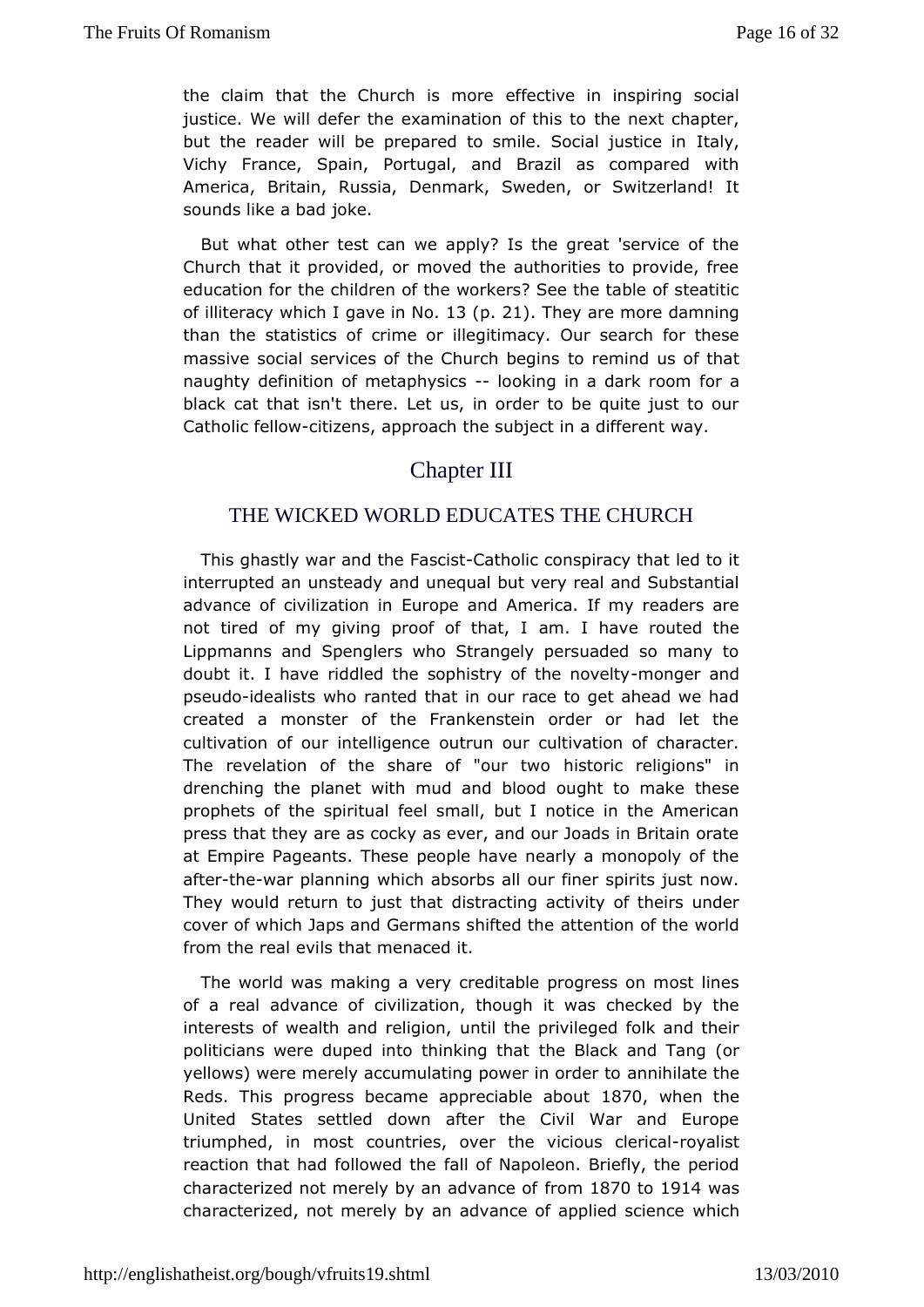more than doubled the rewebund that capacity of a nation but by theemployment of a very large part of the new wealth to cre systems of univferesealeducation, an immense multiplication of free libraries, the establishmest countries of fully democratic political regimes and the enoffrawnochinesme.ment factorly egislation, schemes a one pechaions and health and unemployment insurance, sanitationsinge and other measures which otheld the average expectation of life, a considerable growth of tempee anpoeera (toemess), and great reduction of crime, the doubling (genewagleys), othereal enormous improvement of hospitals and services for t distressend, d the spread of -awna na seintiment.

Some say that that masteallistic conception of progress. Most men and wome \$914 would have shaad they did not care a damn what you called it ibutthe wateadaadid account of life ble3f7o0-e the world, in spite of its lingering defects, was a very much better place to live in. But let me in passing, point out the humbug of this "spirit" and "matter" business.

I have jubseten reading, dreary as the occupation was, one c those numerous recent n wohnes beauty of modebnowigh Buddhism and how it will save the of world moush of Verbiage I picked the general statement that the Supreme ai Buddhism is "the extinction of suffering." Funny. That is exac supremæim of atheists and materialists. I pointed out years a that progress itsonboet judged by some misty goal in the clouds but by the success of a neaduconing in suffering. And while a certain number of people in every gbeepatiscumadead to lessen the risk of suffering for themselves which the designing the world and its wine, women, and song, and retuidist to a semi colonyo contemplate their-nahied b seems to be Buddhism --it seems to a uhseists and materialists far better to remove or reduce as much as possiboluerctehse of suffering (disease, poverty, war, ignorance, etc.) fore mpleons of

Talking of our-aanted mplators, I fancy you will find a little irrelevance well worth inserting here. I do not know whether ever came $c$  ross a priceless book published nine years ago  $\vdash$ Professor T. O'Conon.com/htlto have been reprines and the scattered by the million oveatAttherit came, when the Japs were spending millions a year in lyin**g** *c*ompragyahid ad in Japat eaching in one of the leading, funnit Sey satrises. He married an aristocratic Japanese lady and was more intim admittetob Japanese life than any other Awnloditien 9n3an he wrote this scand dincoment of the nation, showing that for corruption, cruelty, n saond pulousness the Japs could not be beaten. Buddhism, he shows, ftuhlilsy scharancepottion, though it was at that time he government had not vitted it to prostitute itself to the nationaal agreiend olenty seen  $d$  ss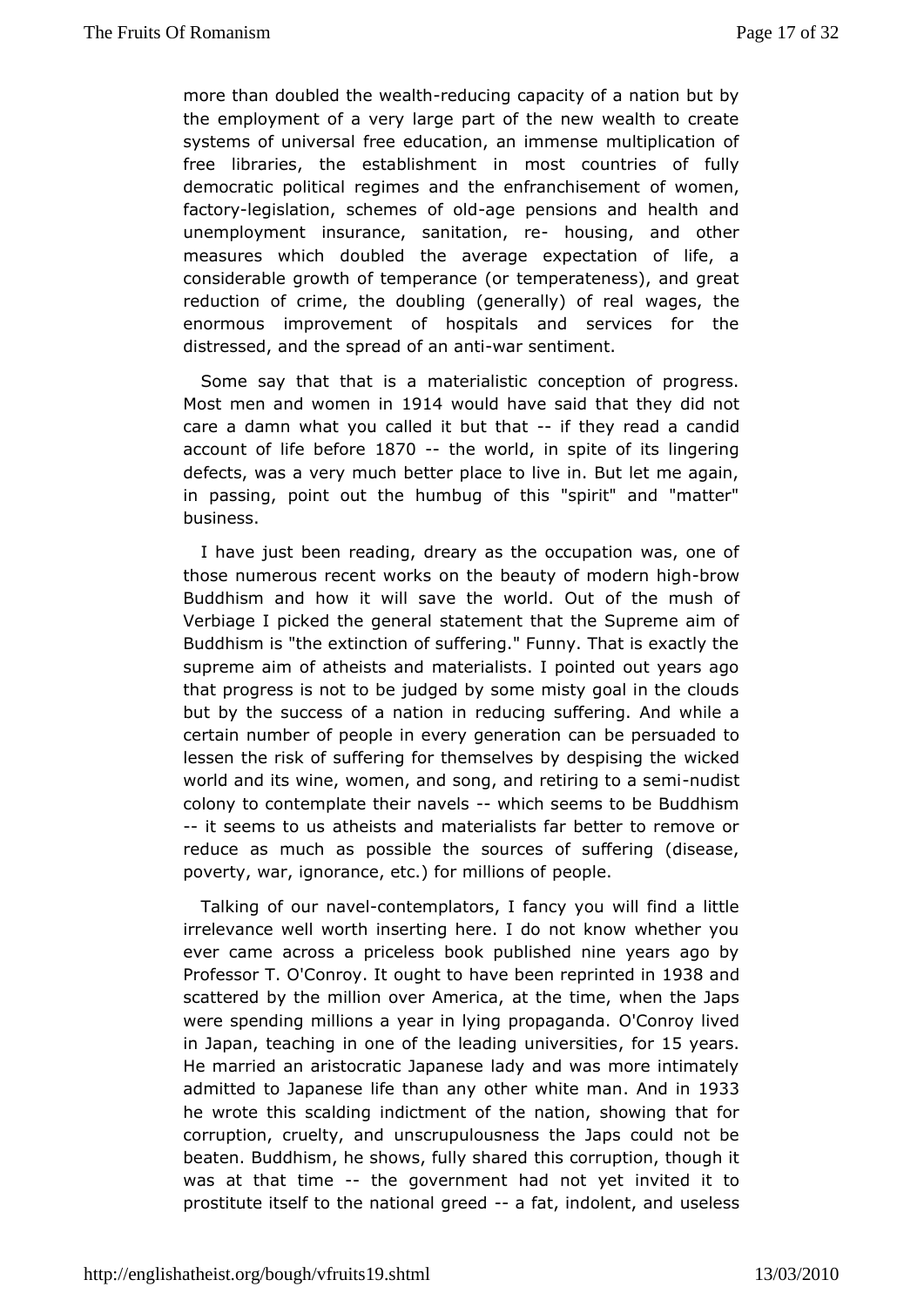body. But what I want to quote is an illustration of its corru which he gi( $p \oplus s$  87-8) and which ensational as like  $s$  is the similarevelation in German monasteries, I have not seer reproduced or referres dincteo in American literature or journalism.

A few mile's from Tokyloarwas a and rich monastery of what was understood to be the very striBtuedsch hisset choof ks. They were so holy that they closed their dwoorkead qainst the world and wanted to be alone. But in their extensive grounds was home for feenbilred ed women, tended by the good monks, and a rumor spre adkyo that numbers of these unfortunates were just unwanted wives whos**e ahid sthaen dheo**nks to take them oveA Tokyo paper organized a 9 2 \$ iad n dinhough the police at once suppressed it, published an amazing story Buddhist monastery was a colony of sadists, just as the Ge Franciscan fwiears found to be colonies of sodomists. When the raiders burst in they foumcodnkkheepers gambling and squabbling with  $-\sin\theta$   $\sin\theta$  -splotched paper money, which the which  $\theta$ half mad or half dead, lay about, mutilated, exhausted, fouled themonks' excrements. Women were chained even in the temp and rape, sexnuallation, and ignominy were but a few of the foul performances that that And this is the second greatest "spiritual" religion of ourrelinngeionthoever which our idealists and scorners of materialisences desimetso!

Like the monasteries in the Catholic provinces of Germany the more Catholic republics of South and Central America an Philippinebese Buddhist monasteOlesonroy says that decent Buddhist prieshtism tolheld to 80 percent of their body were cortuiptustrate what wisys likely to happen in  $međieval$  conditions; that is to say,  $m$ beastery the surrounded by a drowsy or drugged population of believers fromthe taint of heresy. It was the normal condition of Cath monasteriters roughout the Middle Ages, and it lingered, as i Germany, Italy, Spaintugal, Spanish America, and the Philippines, wherever this parassitinco  $\mathcal{L}$  pathological changered. This is the first broad proof that the Chuse on thaught virtue by what it calls the wicked world oratchee. materialistic

An examination of the progress and the causes of social re ineach country would clinch this proof, but obviously a satisfactory treatment that subject would require a large volume; and, as is one of those into the Church does not like, no historian or sociologist has taken tiheup and to work to recommend to the reader. I have, as some readencest wonlly kgniowen a large amount of material for the study in premaioeus works but written one in which enough of the evidence is condensed satisfy ano paid inquirer (How Freethinkers Made Notable Contributions to CivilHizaddieon, almulius Co . 38. In this work I examined the record op partiguessly during the last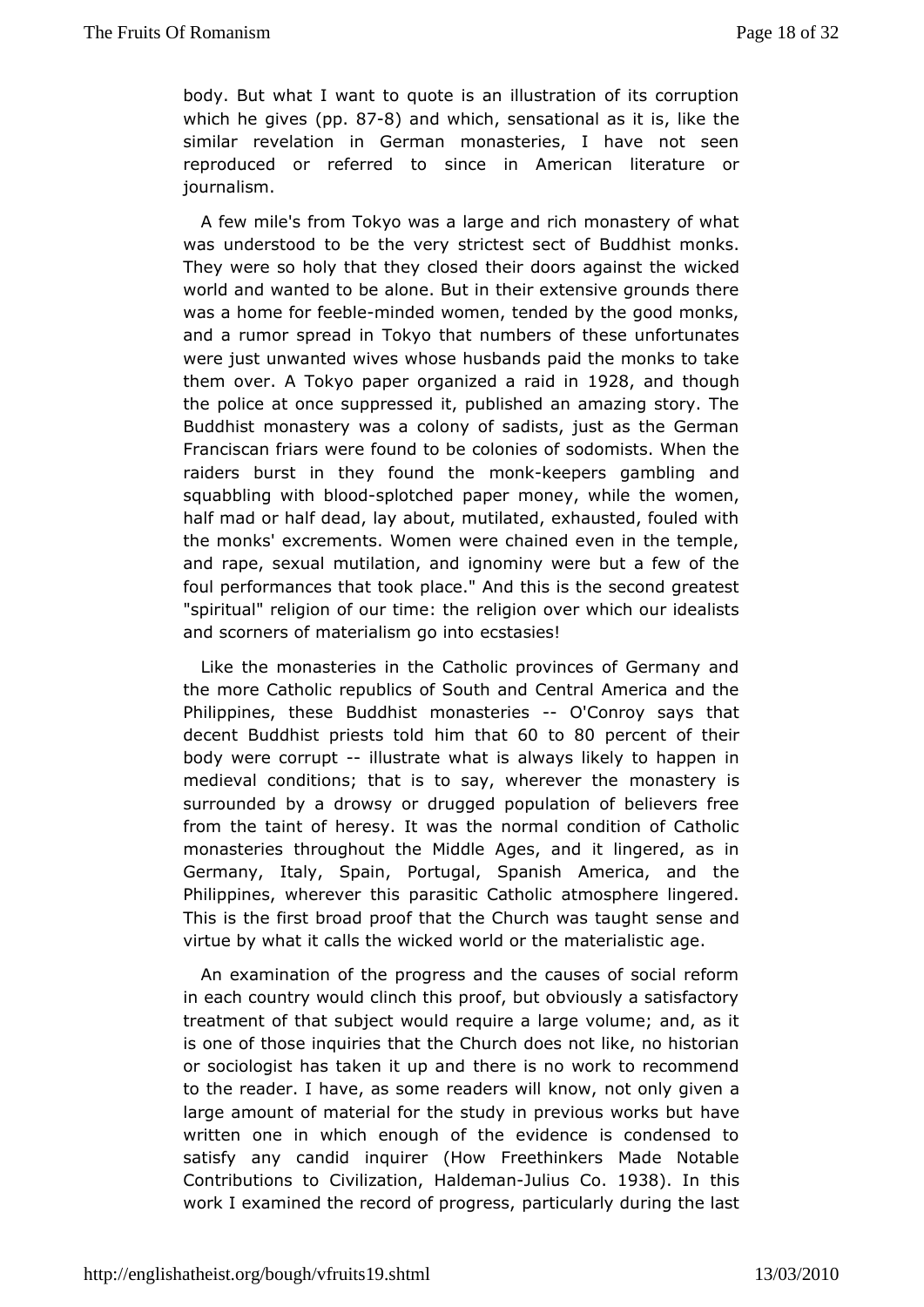100 years n respect of the struggle foord furoeard om social and political rights, the emancipation of womannd philanthropy general improvement, and I showed that, while in those d religious folk augh by no means so lenient to Catholics as the now are, at least thhoeurghan immeasurably larger and more respectable body than freethfully songehalf the pioneers in all reforms were freethinker's a**Cdthohics** were

You wonder what Catholic apologists, loudly claiming that Church leads in progress and civilization, say to that. The a is: Nothims, far as I can discover. I have several times quoted very popular apologetic published under the patronage of heads and professors of severahiames intituans, entitled The Calvert Handbook of Catholic Facts. It oofu@ hat htoolisay Rhetoric" or "Catholic Lies." It makes the usual generalized but, as the Church must have exerted this mighty influence progress acmidilization through definite individuals, the leaders chief workersefiormmovements, I look for the names of these -- and find none. There is about a Catholic relatives of Presidents, rich Catholic men of busionieps is mactaisins, I ic Catholic judges, and so on, but for every Catholic named worker in refmommements I will undertake to name a hundred skeptics.

There is in the book an article on Catholics who contribut American civilization in particular or civilization in gener namesSobieski, whose monument is Poland, Ferdinand and Isabella, whose monum&pains and the discoveries of America, who would have gone to the shtaadken oft they professed Romanism. That covers the later Middle Ages. The have *Father* White, who is said to have set up the first print press (from EnglianndA) merica, another who was great at shorthand in its infancy, anoth wented to a balloon; and another who (getting the idea from Engliansd) rabilit that the in America. Two or three are credited with naval and mili distinction, and there is the usual bunch of great Catholic sc (PasteuFrabre, etc.) most of whom were skeptics. There are t men who wrote "Maryalmand" The Conquered Banner," the architect of the White House, the mthe white for it, and the man who planned the city of Washington (a "maje: plan"). There you have the sweepings of three centuries, Europe as weAlmæsica. They do not represent a small body of Quakers or still smallertbadytimed) of freethinkers but the biggest religion in the world.

Didanybody ever say that no Catholic ever won any sort distinction, evee morth and, ballooning, or writing songs? We are familiar with Catholics awy itsingt of tripe for their own hypnotized people, but this sorwtrothtething rins and holic Americans and has the patronage of NiButler and Mudrray the President of the Carnegie Institute of Technology. The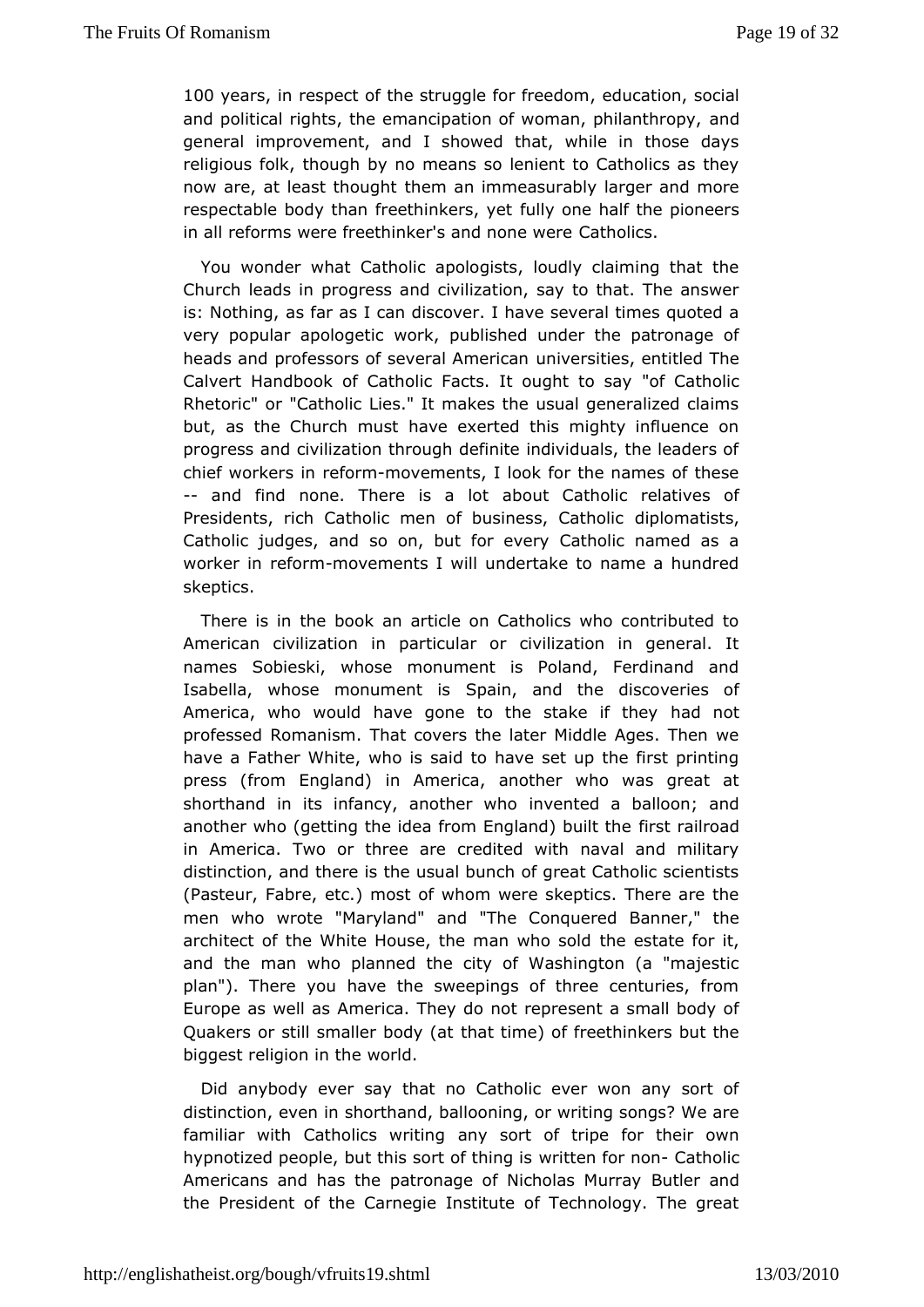workfor civilization was achiel&e7@ofrrwenrothow many of these illustrCausolics fall in that period? Only the balloonist far as I can see. Waed minay that gas and hot air are entitled to clerical respect, but  $w$  **atholic** apologist, claims is the inspiration of our progress in educedauted ingnitude social service. How many of crime, and poverty, and suffering th brilliant men figure in those fields? Not one.

Let us try another wawe Assuits are supposed to have inspired Jefferson and Adams, who suit beathed their creed as much as Haldemans does, perhaps ctlawimb behat it was the subtly compelling influence of Papal encyclicals permeated the world and somehow fired large bodies of men women (moss kyeptics) to devote their lives to ridding the worl of its medieval evimsis and mides. This would be very singular when we reflect that of thos supposed to be the closest readers of the encyclopedias, the priesutssless atyone want me to count Father C-ofughliers in the long list of reformleaders, and not one Catholic layman is found in any of, say, the hundred leading social work  $\theta$  of the the try The influence of religeandeo's of reform is one of those studies which our sociologis a you direfund by qh most of them give religion aphage in the list point and agencies, but I have made the research elsewhegreqtesquehecratchings in the byways of history of the Calvert Hammedbook confirm Papal encyclicals moved the world to great deeds and thre atheists and Quakers! Really, apologists ought not to advertise blatantly what they of Catholic intelligence.

But what are these grand ency to tid whole world") letters of the Popes on social matters. Found a Contholic me not to go too far back, so let us begin about the beginni themodern progressive period. Pius IX (of "Blessed Memory," Catholic wrat ways adds, though Italians who knew him have written some funny thinghsima bopened the series 6 4n with the encyclical Quanta cura and Ytoher Sayplodogissts now never mention it. He, having still ante alcato himary the French emperor to protect him against the wicked Italia scorchetche whole refrom mement with the choicest Papal invectives. He"lpbuetralism," which we now call pink tea, on a level with Satanism, wewehaisnotches lower than rape.

Then came the great e-wory telical Koll. He was as fond of writing encyclicals as Churchill is of wTrwitcing f speeches. them are still gorgeously-parmed sead sely interprethed American Catholic literature. But just keep your eye on the and thheistorical backgridoeuon ow on the tiarroar Bnwhen the reform-movement wfaustion in Europe. America he knew only as a raw outpost of civilizastue pect he knew it mostly from Dickens's Letters and Martin -Ghaunzdzloeowiatd many a brush with its bishops, but he did follow social and poli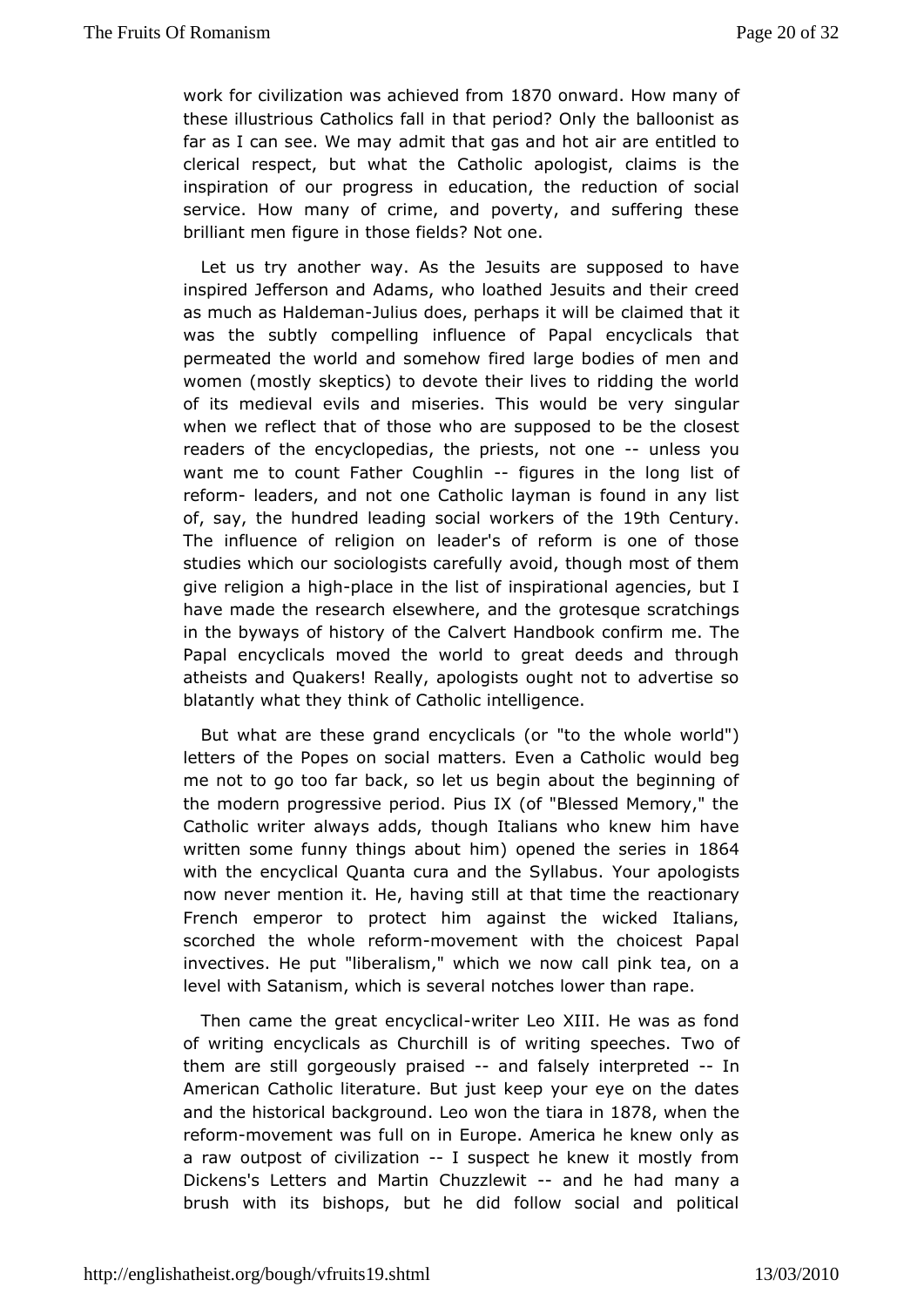movements in Europe. Yet it was not until thirteen vears after accessidhat he issued the first encyclical which the mos ingenious apologist csaoncially inspiring. He had not been silent n 1878 he had issued an encyclical Socialism root and branch. Next year he had imposed philonsophine walf Aquinas on the Catholic world. In the following year he thundered at the world, which was reforming wists marriage that divorce avamsortal sin (except in the ingenious form in which rich Catholics  $c$ fan mg e doint  $\phi$ n 1881 he pointed, out apropos of the assassination ofthattethTessae, appalling outrages were due to the decay of religion  $t$  (notice of course, bestiality of the Tsaristanedgimm  $884$ he put Freemasonry Undethe ban h 1885 he issued the Immortawle id he i Ryan still applaudsfiams ademocratic appeal; and I have shown that it is nothing of the Inkilm8cB 8he savagely attacked the claim of religious freedom and liberty ofitd was assob nuth 8 91,1 when he saw Socialism gaining ground example on and f the the Church, that he issued the one encyclical, Rerum nova whichCatholics claim to give a lead in social reform; and the "revolution as reyn't ence in it was the statement that the workers must have a living (www.thageh he refused to define), which had been a platitude of liberalf dirtehraal fu ae century. And in his last beautiful messages to the world this reentdadied sputtering the most reactionary sentiments.

I pass on theat two Popes. Ryan does not quote them. They were stuffy anichfolrimerdeactionaries all their lives. And in 1931 the late Popethe present Proipieng in his name issue the Fascist encyclical Quadragesimo aBinictish histories American hierarchies dare not translate into English! It opene blatantly Fascist, conspiratorial, warmongering career of "holiness" Rius

Need I point the moral? The Papacy was throughout the wh periodhe enemy of progress of the rights of the people. It w just compelled ficmeato temporize because it looked even to these owlish Italians prideffiso assacity had won its war and the world was adopting the liberalmsant temss which the Popes scorned. Yet even when concessions had to be mad check the leakage of millions of workers from the Church they only the eble form of saying that if the French people real insisted on havimegouablic they might, provided it kept the Catholic Church established thy atlaa vapaint allists must grant their workers a "just wage," which thte masole ett to them ine.

What do I mean then, you will ask, by say yinked that the world educated the Church? The Popes apparently, never \ educated sionund views of social ethics. What I mean is that America, Britain, FGenmo any, and Italy adesoncioarlatic movement (without the capitable at the Catholic world after1900 Quite bold books appeared retcheweere "social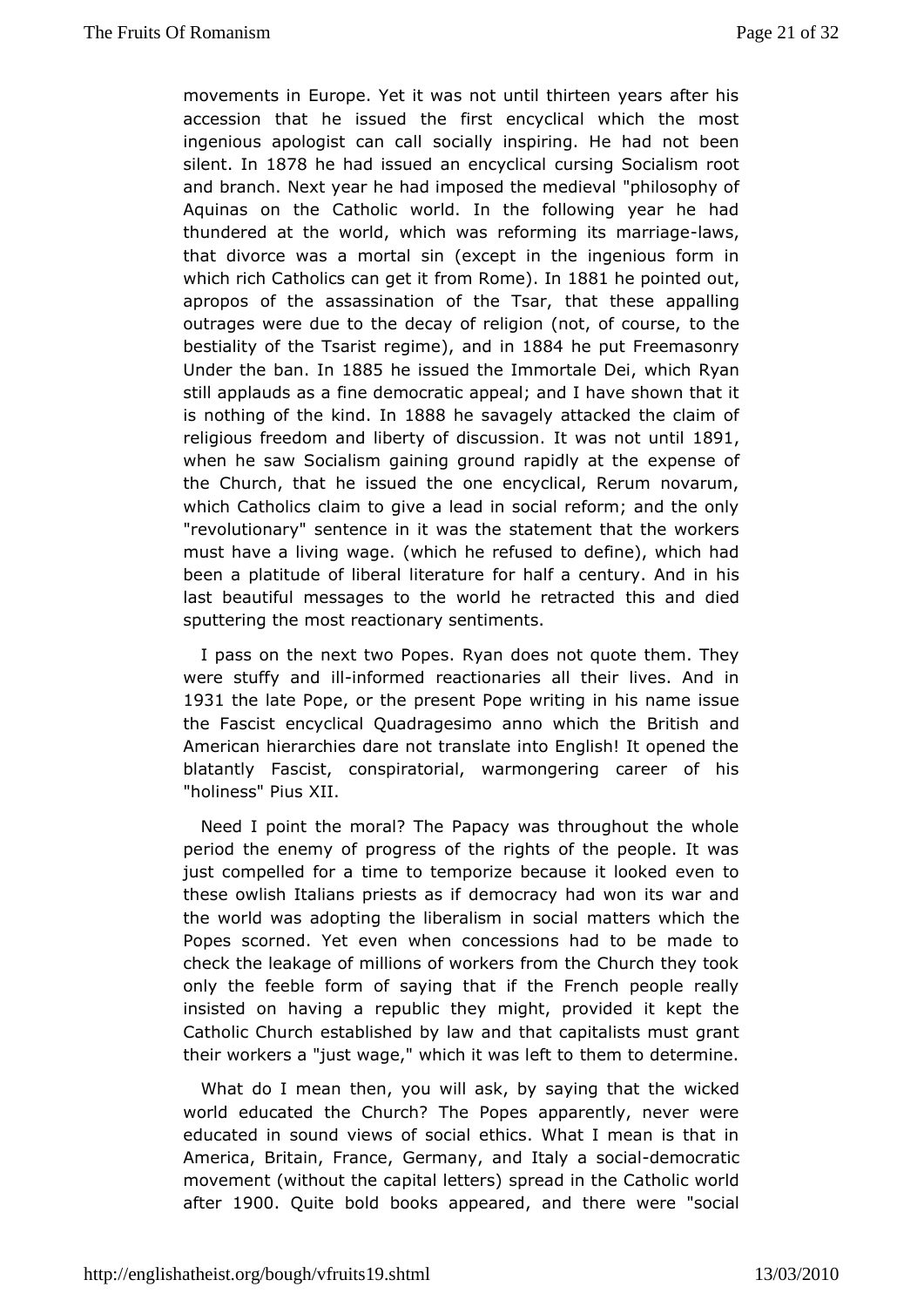experts" and all sorts of novelties. What was the inspirat Evidently it did not come from the Papacy. Had local hierar and their Ryaamsd Williams a finer appreciation of the implications of the faith Hold a Ghip blog and a solid redefinition of all the great theological geniuses  $\alpha$ fgehse? Middle

Enough of this nonsense. The plain truth is that after leavin non-Catholics for a century, when the wobike awkain gheart and the penaften death or jail, to break the paths of social ar humanitarian reform, local Black International in some countries concluded that in the the technologic betthey must join in the work. It was-bæddeaphentance. But the at recovered. That is to say, the Black International, which for haddespaired of life on the old lines of privilege and autoc saw a new hoptheinrise of Fascism and became convinced that it was going to conquer  $t$  **Se** who ride-to the confession of sin was torn up in Rome and in all passend eusn the at the pirate lag, and it is only in one or two **America** sanicke Britain, where democracy may survive and may even regain worldwhere in any case Catholics are a minority and must beh like the Japane California or Oregon, that one still hears how freedom and democracy aoddgCand dolic ideas conveyed to a wicked and despairing world by the feaand best, aamed un compromising encyclicals of the Popes.

### **Chapter<sub>I</sub>V**

### THE CONTRAST OF RUSSIA AND PRIES RULED COUNTRIES

Whilehe services rendered by the Church to civilization are hard to find asbitahoek cat in a dark room, the services it rendered to the repulsive for the exampled to wreck civilization are as plain as the peaks  $\overline{D}$  of the alli $\overline{R}$  and  $\overline{C}$  he sets. contracted by the Vatican with Italy, Japan, and Germany events of recent history like the New Deal or the Atlantic Ch The datessd terms of the agreements are public property. But one service reqspiecsal consideration: the organization of the entire resources of the  $\mathbb{G}_{m}$  entered of Communism in general and of Russia in particular.

Thisservice began, explicitly as far as the documents  $I$  have seen tell, ins1936 though the Vatican had begun its furious attack upon Communism and  $e$ fowlerst, ints appeal for a crusade against tuto earlifer om  $919$ to1924 the Pope was, we saw, straining, every nerve to get on friendly terms with S Russia so as to bring under his control the Orthodox Church its leadewsre scattered. The Russians repeatedly detected the Catholic clergy earthery ant 1924 closed the country against missionaries from RomDecSeambrer of that year Pius XI, who had hitherto in great charity kepthish hoaltesedk of Communism, attacked it in his Consistorial Allocution (Dece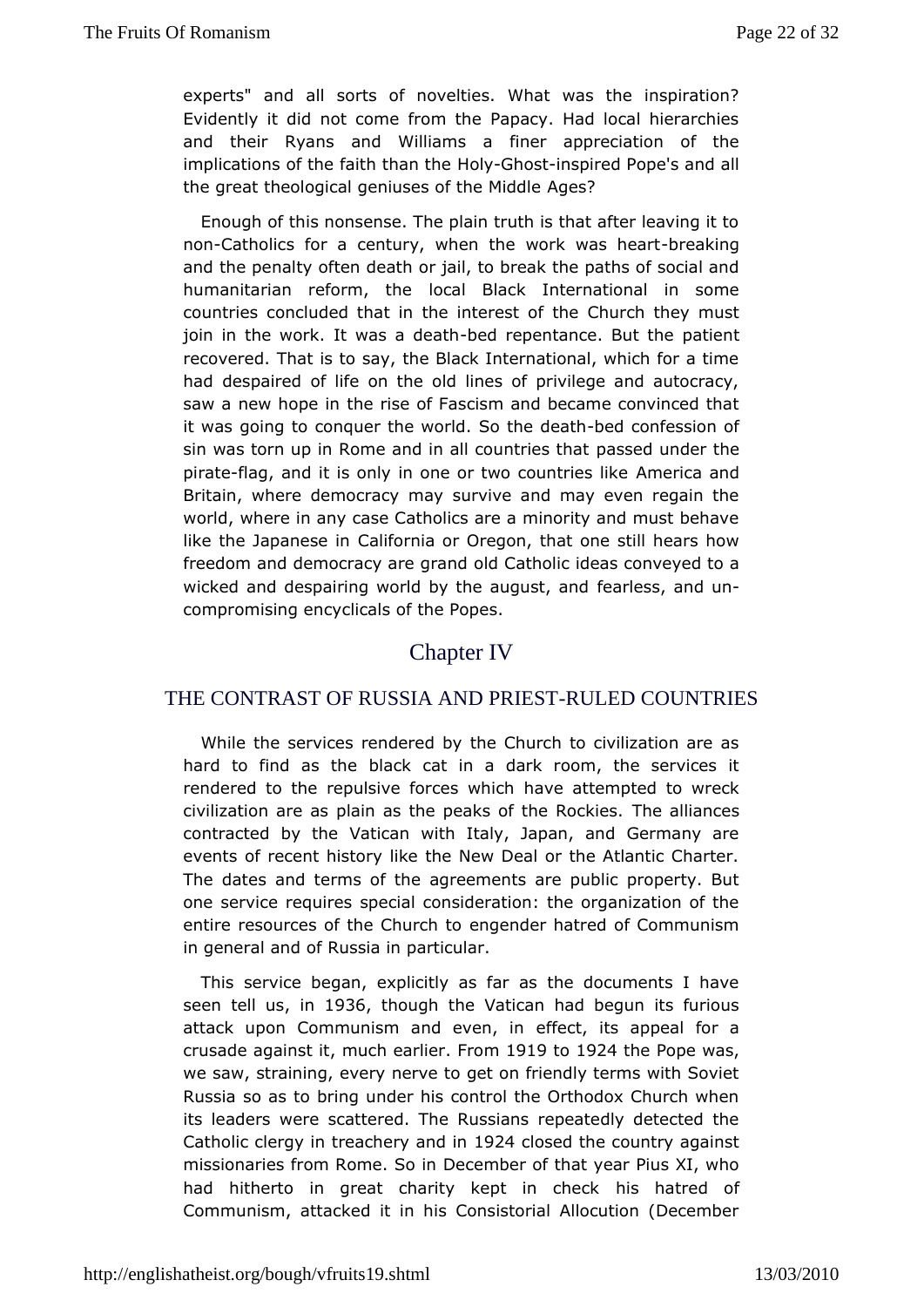18) and called the attention the  $\mathbf{a}$  of sall dovernments the danger of He., in fact, coupled Socialism with Communism as equally dangenous 31hewe saw, ordered all Catholic states  $(in$  encyclical Quadragesimo annton) et  $\overline{5}$  and  $\overline{5}$  and sternly forbade Catholics to take up either Socialism Communism. He said that Communism had brought "massacr and ruin upon Easteope." This attack on Russia seems to have been taken up or fostemend by his rives everywhere, as on Decem3bQen1932 the British Daily Wow orkethat "the clergy of all creeds and denominations are, theith religion as pretext following the lead of the Pope in his call for a  $cr$ againshe U.S.S.R."

The direct and more pointed attackebegan 936 shortly after the outbreak of Franco's rebellion in Spain. We remember theatly and Germany were not at that time open allie of Franco, and AmerBcrataind had not declared their attitude to what everybody stillrebelled ba. But there was no reserve at Rome. In a blistering and most authatorkuthoful Communism, which he represented as the aggressor in Spain Popespoke of it as a force that was attempting to subve established order okindefryom Russia to China, from Mexico to South America." From this ybara opwardd repeatedly for "the extinction" of Bolshevism in SpaiRus Miexico, and and, as we saw, "he holy cry for blood was taken up in the  $C\epsilon$ section of every country.

When the  $Cz$  e $S$ clho  $\alpha$  a kian crisis, which chaild and the called the called the called the  $Cz$ stage of the wwo art darose in 038 the service that at hoean and its Black International in every country had already rend theimperialist thugs by this propaganda was apparent. Joint a at once byritain, France, and Russia would have strangled Hitlerism in its cradle aand benewitto the ambitions of Japan. But Britain was under obligation ponty France, and France was persuaded by its Catholic porhiitlictian gsleand ders, the present Vichy crowd, that Russia could not be the itt susted to word: in reality, that active partnership with so disreputat powerand helping it to cheek the strength of Germany must no be undertaken France as late as 40 British generals of the stuffy Tory type were "s Magim gay have to ally our selves with Russia, but God forgive asn't eThipattuous attitude the Black International fed in every countery risort dethe very great profit of the bandits.

We admit the doubleofrotonis hatred of Russia, or the capitalist and the Catholic roots, to the we og have this difference: that the capitalists, who make momen apiretence of principle, are honest opponents of a dangerous rival sys whereas the ests, who profess to be the moral saviors of  $\iota$ wicked world lie abountothweeis and by their action run the risk of bringing upon civilization aprecciinse wyhich they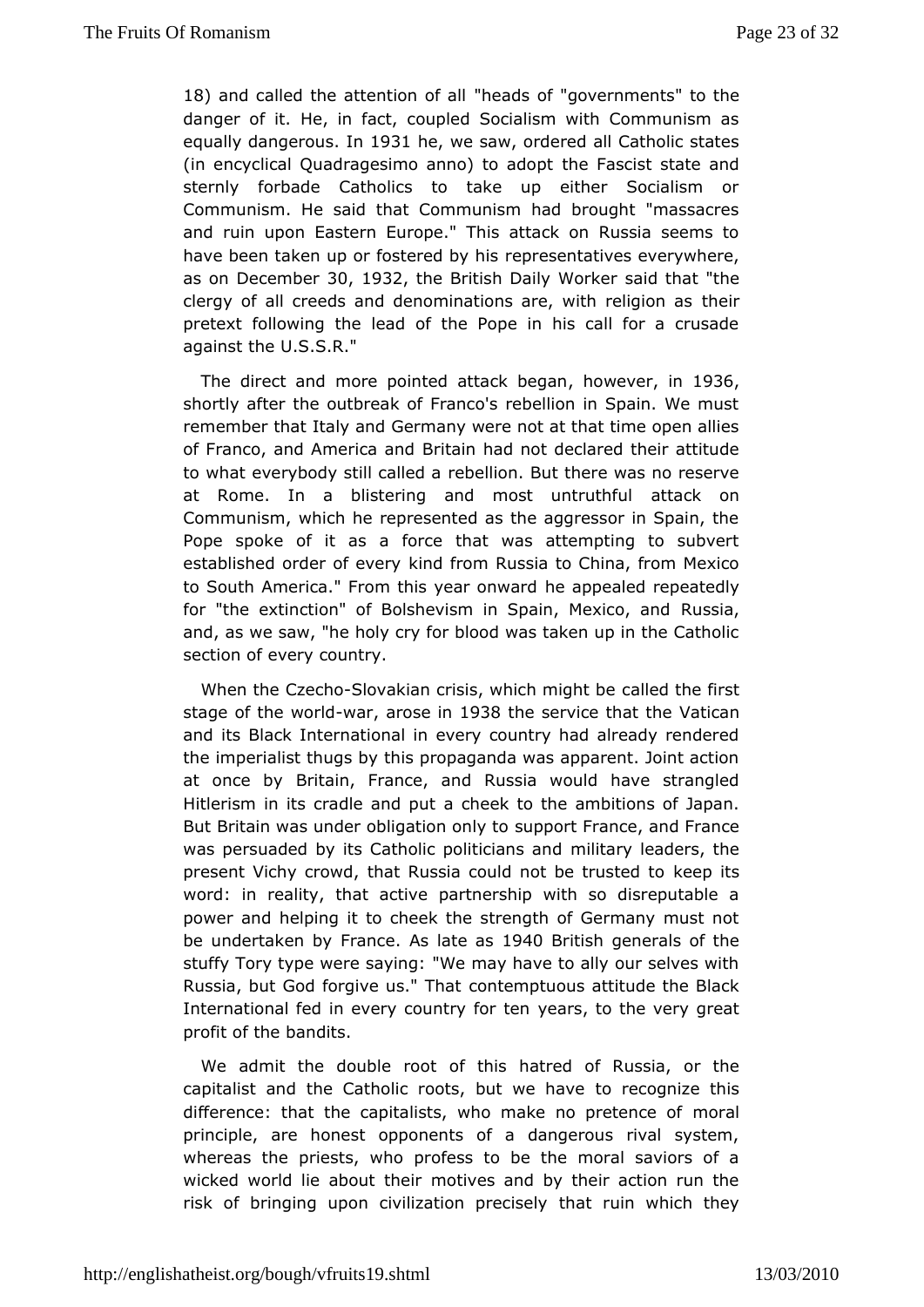untruthfully accused the Communists of contempolenting. The outburst in 1936 which I quoted in an earlier book and which was clearly ritten by the present Pope as Secretary of State, was tissue of untrutchfaulaes. Instead of trying to "subvert established order of every kinuch" pabryalleh confusion of forces so savage and cruel as to have ubteenlythought incompatiblew hatever the last phrase maruse ban had by 1936 as the whole world wing under a miracle of the creation of order contato.din 1923 as a result of the European War, the Civil War, and taminge a Russia had been reduced to a condition of disorder and misemotwheieh haden in Europe since the end of the Thirty (1664  $\frac{1}{2}$  Thirty restoration began in earnest a few and abs 936 the most respecwedter of Britain and America reported, with a fev reserves, that the Gooweient ment had, especially in regard to the reduction of crime exand buthschment of social order, won a remarkable victory.

Apologists Aimerica had generally, to be less wild than the Pope in their indictressiaf but they were reckless enough. The old lies about the massiasts and the persecution of religion flourished in Catholic live partuto ever am in fact, there is good ground to believe that pthees conficialize to of America demanded assurances on the latter began an when they to negotiate with Russia about military aid. The conspiraci whichsome of the leading Bolsheviks were involved were eage snapped up as phabfthe country was ruled by a murderous bureaucracy, whereas we now when independent of Duranty (with a reserve in one case) and Amthastsador Davies the men were certainly guilty. Davies himself repeats a pere libel isaying that the Russians are lamentably inefficient compared with Athericans and the British. He has had the cruel experience of seeing haips book with this reproach, just at the time when the world had prodaibefore the relative efficiency of the British and the Rumsascian menilitary

There are two plain reasons for the sacred fury of the Ch against Russia, and the first is entirely discreditable. It is t theattack upon Russia brought the Black International into with wealth pamidilege in accordance with its old and unwaverin tradition. For an aptenck the Communist political system the Church has no ground whatevede slance es ithat it never interferes in politics. And when it plansecidssomaticack on ground's it recognizes that it can make no distinction bety Communism and Socialism, since the degree of socialization a matter motral principle. But its claim that any moral princip at all is involvedicsous. Ryan is very eloquent on the moral right of private ownership: factiso sure of it that he says a Socialist government would be afviordaalon aw, and Catholic Americans would be justified in re **Bettieg** against it.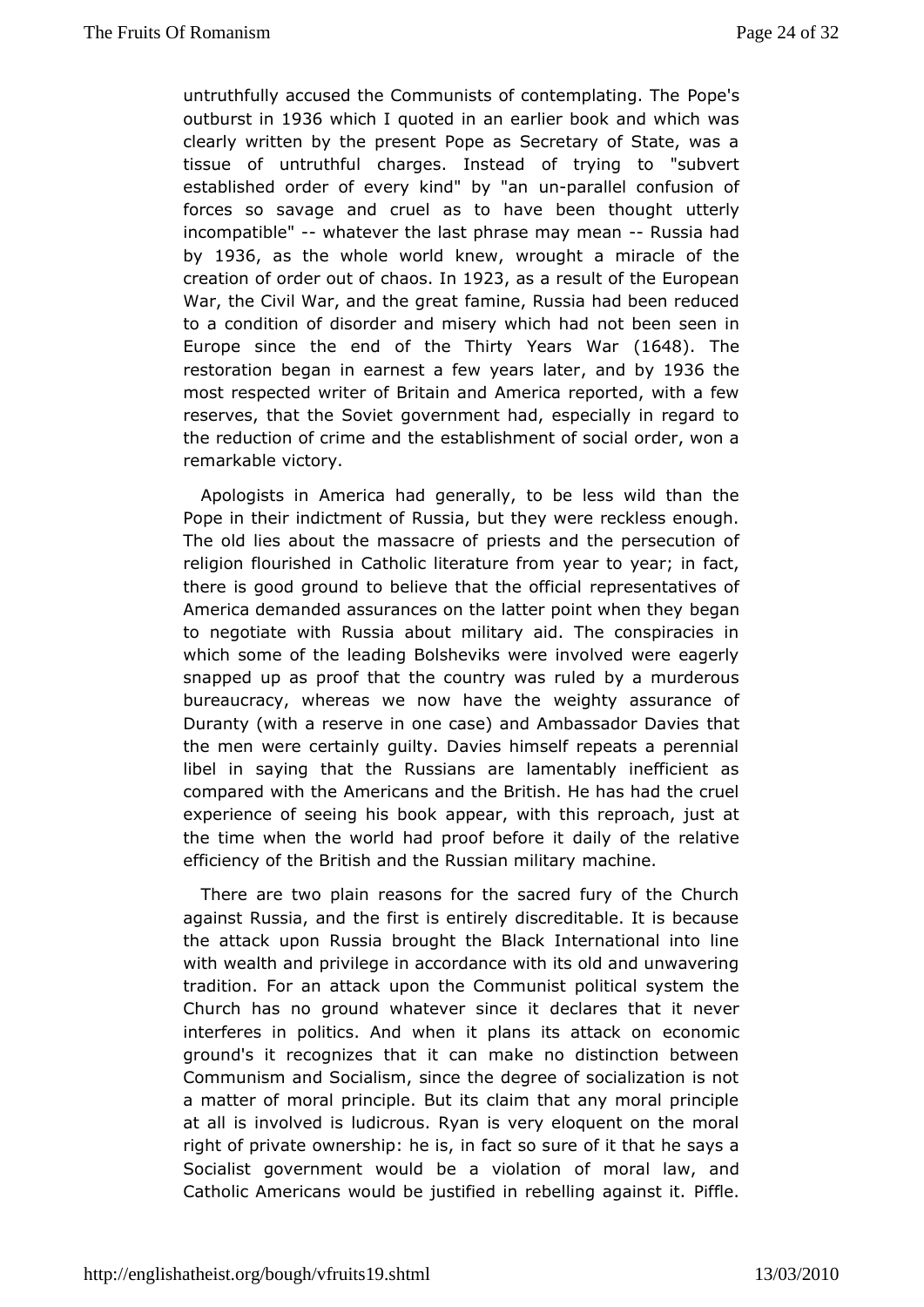A people has a right to choose its economic form just as well political regime. The apologists who talk like this are simply to theworld's capitalists: The Church of Rome is your friend help to prote  $f$  to  $f$  is further decay.

The second and stronger reason is the twelmichdous loss the spread of Communism had inflicted upon the Roman Church. I gave thacts in the first book. The press and most writers cone them and leave fit the first hostility of Rome to Russia not very intelligible and cover up a thrhoeur whas suff harm that the Vatican did by spreading it's hatred over the ammeoring lyfelts much more ready to admit this motive than to supply constant its the capitalist system. It, of course, does not speak of losses its usual complete indifference to truthfulness it invites the to unitegainst Russia because it "attacks religion." All criticis the CathoChourch or telling the people the truth about its histor and its aims isattanck" but criticism by the Church of other Churches or philosophios we vier acrid and untruthful it may be, just a kindly warning to the be world and that surround it.

We may readily admit that for many Sycewalest the government gave every assistance to the voluntary organization thatopened the eyes of the people, but this official coopera had ceased attithe when the Vatican was shrieking about attacks on religion, and in then brihes (Italy, France, Germany, Spain, and Spanish America, the ecald wan when ich of Socialism and Communism detached tens of million# from RomanChurch there was certainly no official encouragement of movement. Trime chanism of propaganda was a substitution of facts for lies, of know**igdgea fore**. The policy of the Church when the Fascist reaction began in yeach ficiently proves this. It closed the schools, suppressobios cfuse idoonm and d strangled literature; and it filled the jails wothethe men and who had been most prominent in exposing the clergy, and it andcontinues to have, thousands of them labelled Communi and shot.

We talakbout the blindness of men in the red haze of war, b the third year of this terrible of all war's has been, to the intense mortification of the enterthional, a vear of illumination.-i**6.ted fe**st has, of course, h**e** Irpiteids hthe end Americans to surmount the prejudices that have been pumped themby prespsulp, it iteraty mend the cinema of  $\psi$  ears sut it will hardly qube estioned that the magnificent conduct of the Russian people has been face that in opened the eyes of folk to their great qualities and the stohuenidnseys steomf. Right until the hordes of Nazi tanks, set free by any absence of opposition on the western front, were within a few hours ru Leningraachd Moscow, Britons and Americans were whisperin that of course the Rpussop also would not fight with real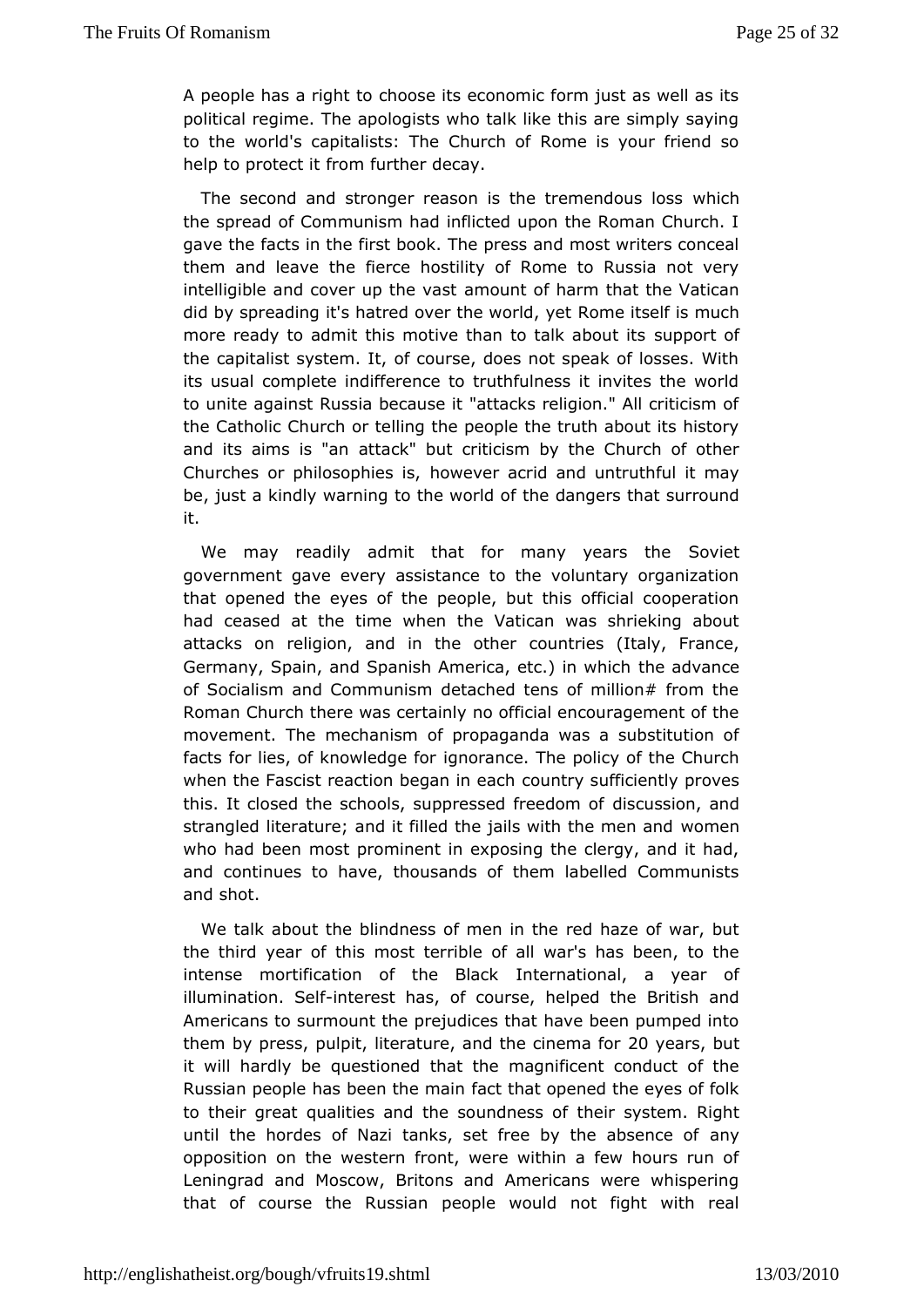devotion and the requisite ence or a former at that usurped power, treated them despotically and mreorbobileeds sthye, mand of their previous religion. Novels ooks e codlassos many millions, still circulated in which the Commissars and lead officials were represented as sadistic monsters who lived on champagne, caviar, and Cihr giisnts an

History has rarely seen such a revulsion of sentiment, su triumph over two decades of priestly and aristocratic slander has happened the last six months. Conservative leaders now speak in public aboubb"loeu Russian ally," and deputies from Russia, who only six months a dimot we celreat the back doors, so to speak, are received with royalish and pin Antibeitlast few months that the press or-mmoantyopapers csrtabl at Russia and frown on the popular-ehalsusupported the changef heart. In England most of the cinemas still treat Russian as a power whiwe builtd be indecent to obtrude upon the notice of a Christian people. Band bo assian functions are forbidden to play the Communist national canthem ald nd organizations continue to publish the old lible as e But, the fact for the vast majority of people swept as wanding long prejudicest has first warm rains of spring wash away the snows.

The next step wiblr btehe public to reflect how it has been systematically duped ovesera elsonog years. The share of the Black International in this has nuited the dothat most people are unaware of it, but the truth slowly Reomeneges and shudders. The Pope, we saw, already puts out rumors that in intimateircle he, from the first, drew a sharp distinction betw what he blamed Ruissia, which was virtuous on the wrong grounds, and what he blamed iman@dethmadyny But no one has read a line in which he gave a stormade mithe motional of the Fascists and the Nazis ever blamed more than their interference with the Church and the attempt to annihilate Ca Poland- whereas the Catholic authorities themselves translat and circularized dictions, vitriolic speech on the Communists of Spain, Mexico, and Russhae, dwehlion bered on Septie4, mber 1936(The Spanish Terror

Into whate contortion the Black International is driven in the next few years the woconduroinated today by a situation which sets in a glorious light all the autristed Brodecasts a shade of ignominy and cowardice upon all tha $R$  uhe esibales sheath ship and  $R$ and even China wins honor and admiration: the two chief cour in which the Pope had seen the activity of the devil: Spain Land which shisning Catholic crusaders were going to delive from bondage and miser ouinstra of spectral forms and general mourning, a land in which inan concent mentioning squad daily, while the priests wax fatter, "annodoltehse" Catholic and politicians do actually carouse in Madrid as the Bols leade wsere represented by the Pope's agents as doing in Mosc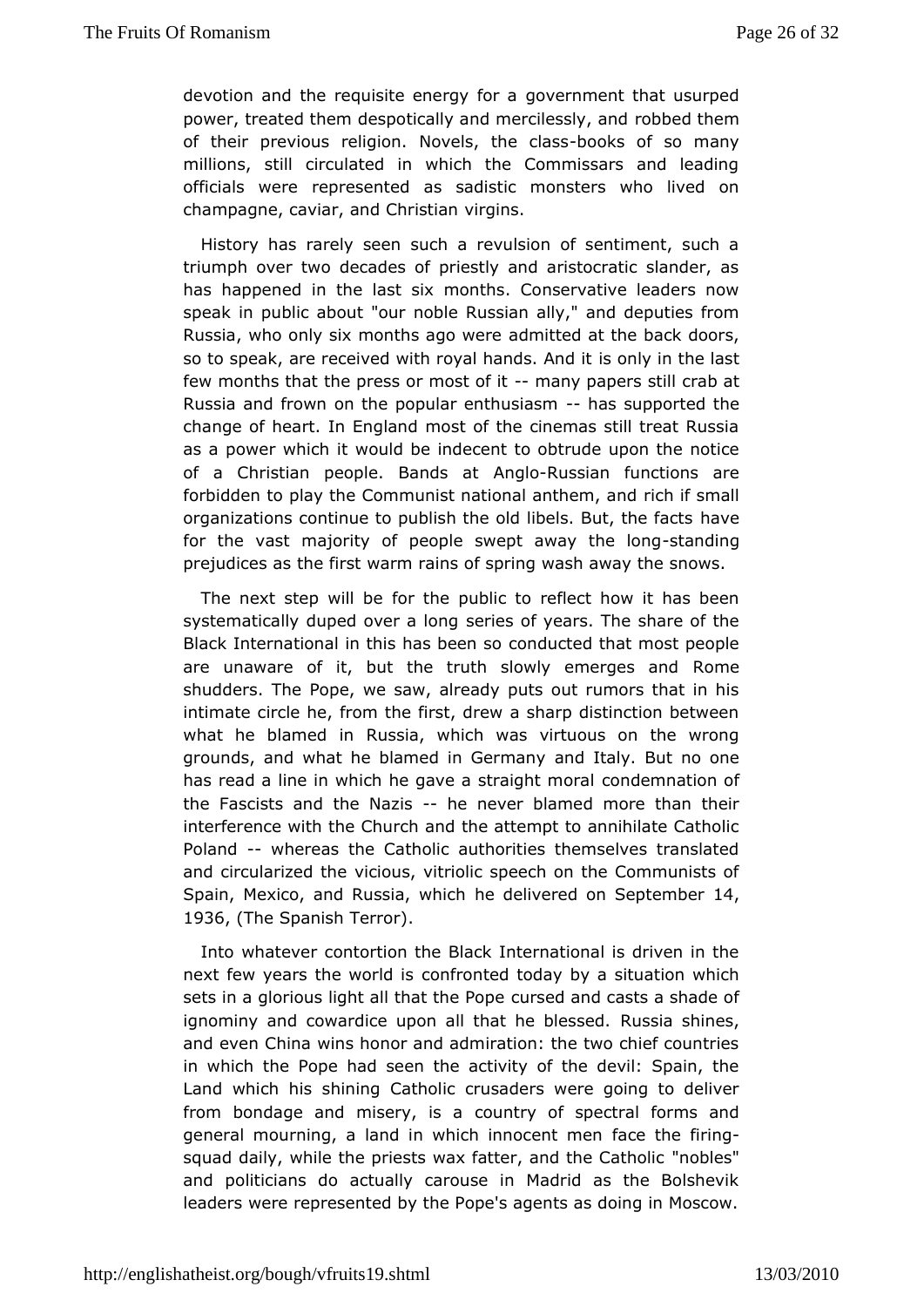Portugal, we comaw the authority of a writer whom American Catholics had imprudently recommemended dus, is a country in which prieds den jailers use the envilles est that were used in the ages of faith: in which decades of for Litcheeral work education and elevation of the people have been trodden u foot, ande dictators are richly rewarded by Rome because th declare that they u bing Portugal on the lines of the Pope's  $be a util (but untrain as the lineal.$ 

Italy, dragged at the heels of Hitler's bumpsmog chariot, is pitiful a condition that it wins the sympathy of its democ enemies. Fhas own Vatican windows the Pope looks out upon people that in a verpyrohpi**gh** tion curses the man whom the Vatican, by a sordid bargain, conistinums and power. London, the bombed and ravaged city, is gay weilth confidence fed, richly entertained at nights, reflecting the summer sun c facesf its citizens. Rome is beggared and dejected, despised bullied by the workeon invited it to share the conquest of the world.

Vichy France is audessimmering. The myth that it was somehow ruled against its will by eaw post stened its, and Freemasons and would, under such men of piety as Laval Petain, flock cheerfully to the churches, is exploded. F Normandy to Speople sigh for deliverance from the regime of Catholicism and disrluosnt bority and penury, which has been forced upon them. The French poencopylied enda wrepost of the  $$10,000,000,000$ ,  $0.000$  rth of loot that the blo, nudh benalssets Black International persuaded the French to admit, have dra in Frenchars on French petrol into Germany. Never since it earliest history has  $F$  prance and fallen so low as it is today, and it shudders to think that it hmaaye meached the end of its humiliating surrender. No people in therewspelet stoday France except priesdden Quebec.

Belgium lies undeelmast impenetrable cloud, earning its dry bread only by working for thwehommastehras for quarter of a century hated more than any other on leasther Assistemia It is again the despised southern fringe of the German Reich Croats, who were persuaded by their priests to betray tl country, fight mtehne to whom they betrayed it because they were the Pope's allies. The Slowers essimilarly persuaded to complete the ruin of the country ihad, hiem jothery freedom and social welfare now melt away on the battlefiel Russia. Latin America, the huge conglomeration of states wh the wave @acelli's white hand declared itself Catholic, on more, is rent beenwelldered. The Pope's allies, the people find had plotted to ruin them **and** gnawout their shares with murderous intent. And Germany and Japsanc, comes whomese Pope had gambled the whole security of his Church, seem to reached the peak of their victories and have begun the declin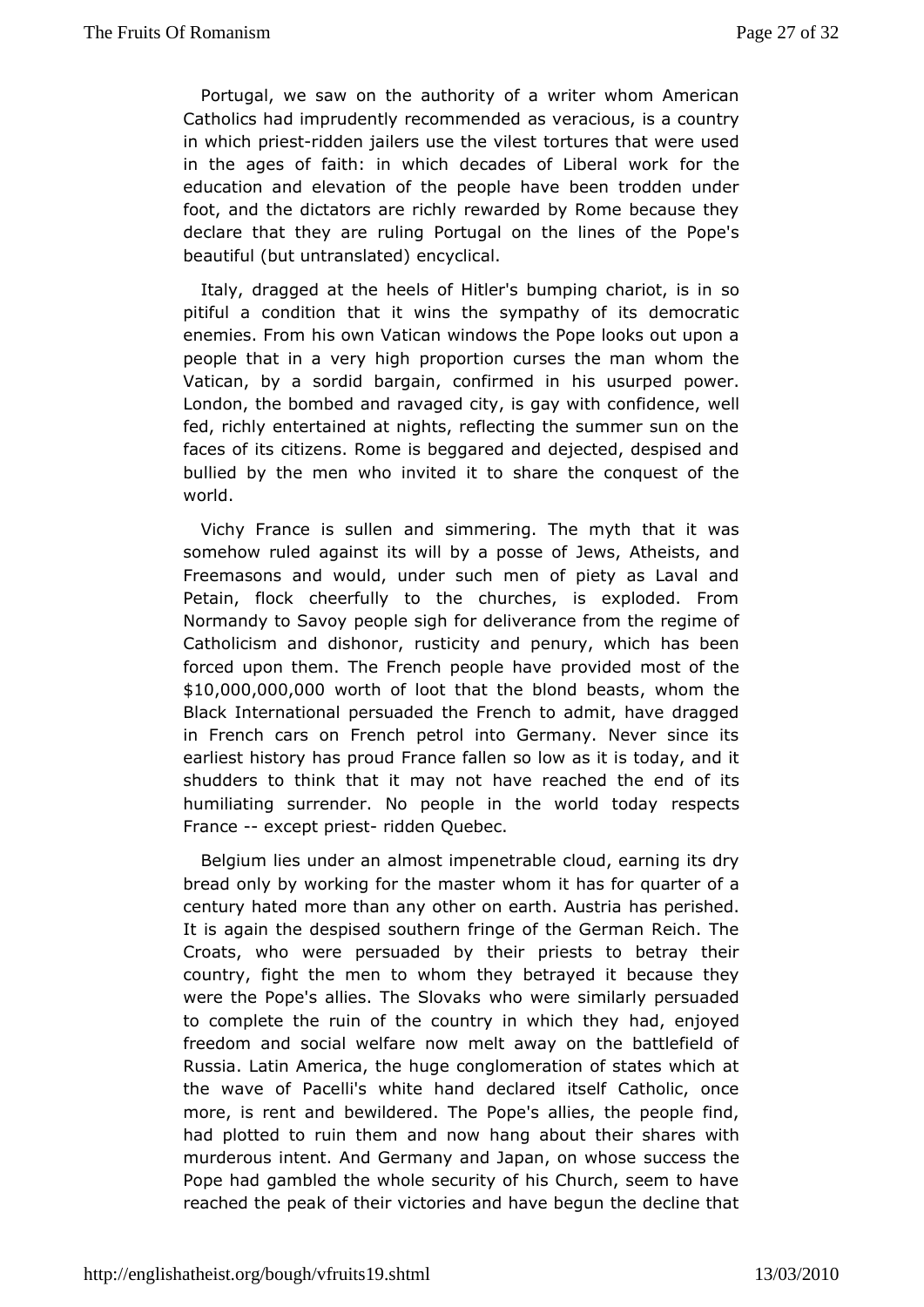leads to the in which the fully developed strength of Americ Russia, and Brita in its to bury them.

## Chapter V

#### THE MONSTROUS ATTEMPTTO RESTORE THE MIDDLE AGES

The treacherous irruption by nighttoofthe pwaar has transformed it into the phenomenon which hawsitheen forecast, heavy forebo,dfiong 20 years- a world ar. Almost the entire civiliz would is now involved in it.

A few power Sweden, Switzerland, and Kargentina are genuinely neutral, but, however clearly we heavy understan difficulties of their position, no one regards it as an hond distinction. The rest of the civilized world is divided into co whichive under the most hated emblems the world has seen many centurieshe Swastika and the Rising Sun (for Italy writhes under the former  $of$  andsoluntries which are sworn to bring them down to the dust.

Apart from Latinerica, which is, as I said, distracted betweer its Papal assurances dand owneary of the perfidy and brutality of the Pope's allies, aldo@athologiscfall in the first category. Their national flags where the any tilar beavie not deeply stained with dishonor, generally regarded own athpict gntempt that is tinged with disdain. There can be few more misera statesmen the world than Eugene Pacelli, or His Holiness P XII. Ten years apploedhoped his Church to a belief in the ultimate victory of Germany, Italay pamandin the ruin of all liberal, as well as Socialist and Communistichid bays would effect no strong voice would be raised in protessitl, i aangcae invositt his bestial greed that sought to attain its endlmobsyt brutality without precedent in history. His gauleiter and his gestapo v asalways, loyally support the Vatican policy. The end justifie means. Asthe mass of the faithful, when did any large body of them ever rebel when Pobleack International were united in their policy? And in the explomiscions of the power and wealth of the Church, the annihilad ecard loot sitt senemies, which the Pope anticipated from the victory of  $t$ 8 warshiskaga Sodn few Catholics would be in a critical mood.

In the secosntolge of the war, when the Germans, finding nearly all Europe in their pocovnerdement of Subduing the remainder, began to disclose their readdosuenttimenty ants which the Vatican ought to have learned flom endership Kampf ago--and proposed to share the world with Japan only, the Pope had a nedweam. It suited the interests of the Vatican just as w as it was toimherest of Germany that Southern Europe should have its industries deBtigoyedustries mean clotted urban populations, free discussion, forier eh hough that, and so on.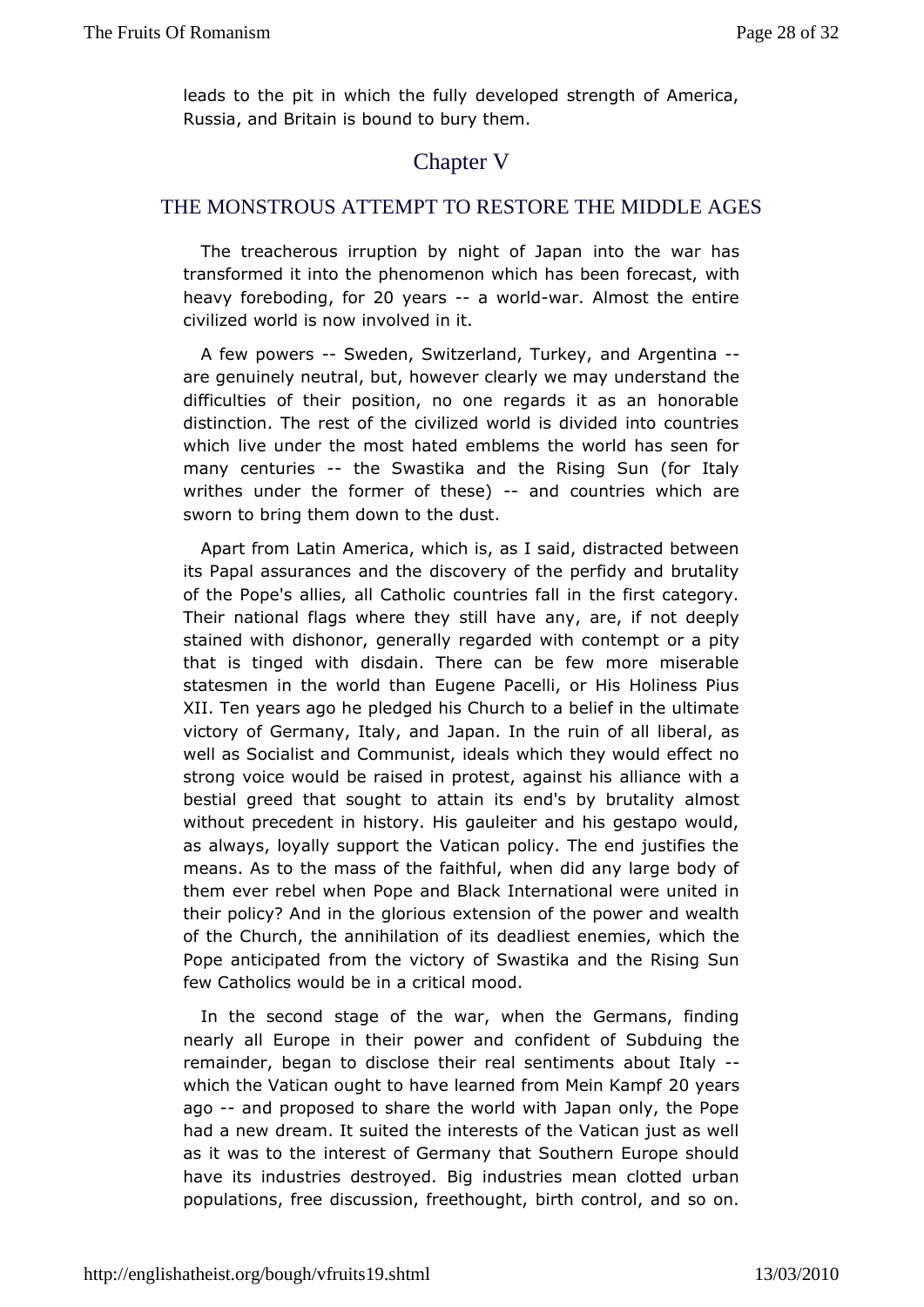The Vatican had seen that painful  $dF$  vahen  $B$  retidium, Italy, and Cz-Sthoakia. The Black Internationatowas ready join in the plot-inod destrialize those countries and let Germany glowrich by a monopoly of industry, in Europe. Petain, with priests atehbsow, openly mumbles it, in his senile honesty, an has within the last onhosseld down a thousand industries in France. Leopold of Belgium and shaitse I Ciaths of Fanco, and Salazar cheerfully send their skilled worker sotoh Germany Russian shambles. Hitler would allow a Catholic League SoutherEnuropeand through Spain and Portt@mg, 2000h, 000 folk of Latin Amweoudd be drawn into it. Hitler promised the Subjection to the Vaticbarra roof haeld of the Greek and Oriental Churches. Japan promised a m Chropsotliyan of missions (if thoroughly Japanized) in the Far East. . .

Thathese were the plans on which the Vatican worked I shov on Catholic admiss nio hosy the plain testimony of facts in the first ten booklets. Alreadyfield wastatholic triumph is a scorched earth. The Pope is  $\sinh(\theta)$  watching the last critical phases of a conflict that wounless eidilby e by the Axis, will inexorably be lost. From those Wainidaws of the Palace which look out upon the world he sees only one flag w abov the ruins unsullied: the Hammer and Sickle. Britain has respect by dberage and endurance of her people but, after  $\varepsilon$ series of retreats thanteaire British history, has still to, and doubtless will, redeem the thor of here is a stain on the Stars and Stripes that has yet to Ruesse ano was made no large blunders but has met the initial rienspiatit bloef faource and the loss of vast fertile provinces and agede that industries begun its recovery with a devotion, ensear gryifiae dthaset of havetorn the Pope's libels to tatter's. Bring on your stage to representatfing ares of all the Pope's-pleep beade and ragged Italian, the Sypaanmitard, the illiterate and poverty stricken Portuguese, the a sende enlegian or Vichy Frenchman, the hesitating Latin A-menic cant the enton coffile bring on a Bolshevik, and listen to the judgment of the haudience. Wha Pope cursed the world blesses: what he blessed the world cu The Po**has** lost.

But, aside from the fact that in America the Bilsack Internation powerful enough to hide this truth from the mass of peop remember that Ptohpee has lost dozens of times before, yet he has today more subjects thimam eeaweurably greater wealth, and a new power in antonlic countries.

A week ago a powerful Brfiltesh baombed Cologne. I had wondered how lown could be before this was done. Here was one of the most vital and umhnoes table bonted teks in Europe. Through it passed practicalwarsulpphies from Holland, Belgium, and Northern France. Thoroughly ails was as the through the city, where it approaches the Rhine, and the g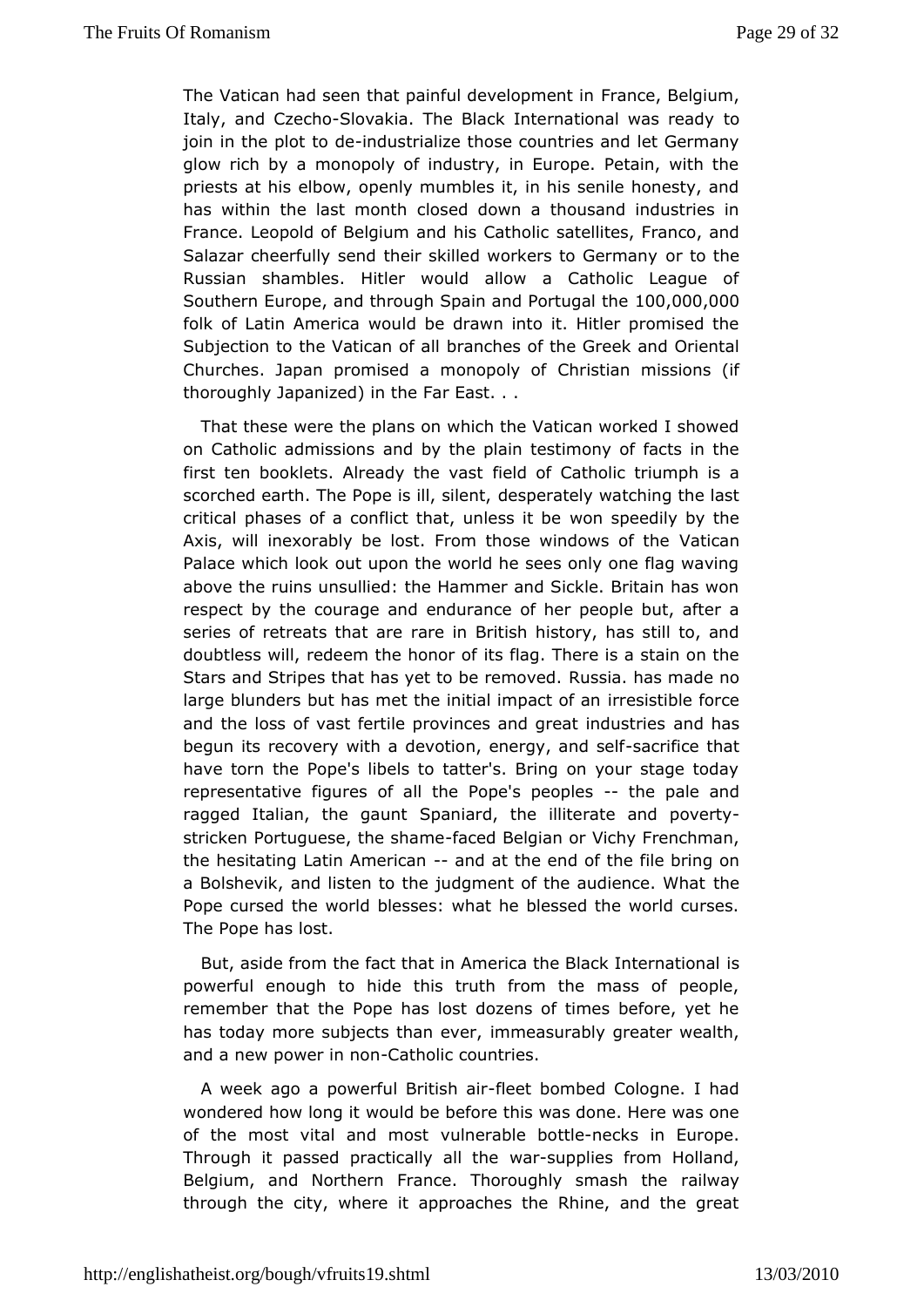bridges, and you deal Germany a terrific bloomyce Bouxtent five or six wee Cks long nethe cathedral is close to the railway and the bridges. It was and hwhit will believe that the vital part of the railway and the brocalent explicit hover the river, which are only a few hundred yardcsatfrrom the were properly treated if no bomb strayed across the asquare? I hear at the prayer of British Catholics, our airman were told to r risk dbuching the cathedral.

Why was Rome never bombed? There werthis inweas when within our power, and it might have had a very considera influence our fortunes in the Mediterranean area. H.G. Wel asked me the other Id a we why it was not done. I do not know. These things are not putand plapery were the paper would never see the light. But thereamsd ahograpevine, message went along it that through Roosevelt American Cath threatened things, and there were Black International threa parts of *Ehreitish Empire*, if we bombed Rome. Mussolini probab patted his Papal fribedback.

However these things may be, remember that Rome has ma timesin history seemed to be doomed because of its Pap alliances with brubtuatlity, recove  $A \bullet \phi$ u 850 years ago the Romans themselves drove one configulation of the Popes into exile for such an alhiab & & Catholic armwires wed Rome as Goths and Vandals had never tydionn of the century contemporary tells us, Napoleon's generals, entering Italy carrying off Ptoh pee, decided that this was to be the end of the Papacy; and not manylatearsMacaulay made his foolish prediction that there would still wehen Raspialors from New Zealand came to see the ruins of London.

I dislike ediction's, and indeed I have accomplished the wo which I set out to thois in the series of books. I proved to the hilt the indictment I brought agaBh at kthe ternational, and I have now shown that the Church of Rome issatoufres, u osho a dangerous in its structure and so feeble in its intellectual  $\varepsilon$ that it is bound to look for such allies in every age. A third evidencies found in Papal history, especially during the la century and a Vhiaolifence has alwlay is not know if this was in the protocols given toy Pleetseurbeen the policy on which the Black International relied. m Einely Pokpes the weapon tucked under their cassocks during the effew ve eche dades death of feudal tyranny and the birth of totalitarian tyranny leopard does not change its spots, but it whait the them washed.

Nevertheless I may conclude with a glance  $\overline{r}$  has the future. Germadapanese horror shall and will perish. As I write there stiluime for a serious setback to Britain, Russia, or America, three. I hawe wer been tempted to underrate the ability of the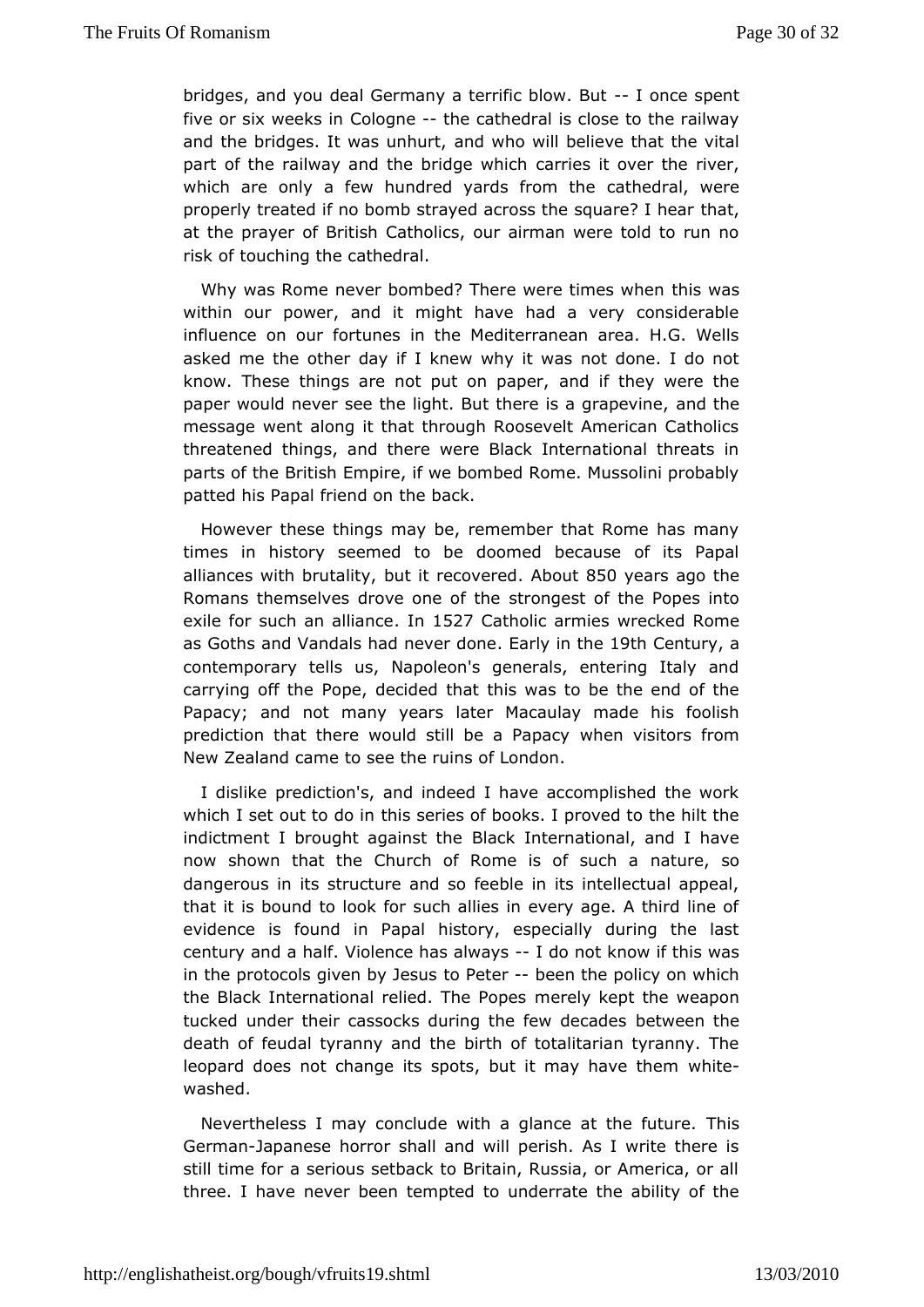men who, behind the mission fabile Siegfried and his greedy, friends, direct the German etfuorntiong tahred lean energy of the Japanese. If this serious advandees fint the occurs in the next few weeks we may breathe freely. Within, two furt months the retreat will begin. The end, this year (if Britain o seconfornt) or next, is certain.

What will Rome do? Remember cfoimsptathatively few people know the story of its quilt. A few American papers ha intervals reported Vatican events which suggested it. The majority tohfe leading papers, both in America and Britain, nev gave any news which the anvereaders an inkling of the truth. Fortunately, much had been -rephoeted ompact with Mussolini, the Concordat with Hitler, the entausiastic supper Franco, the diplomatic arrangement with Japan, and so or before the stiality of Fascism had revealed itself, and such factor as that the ovrollyuntary "crusaders" against Russia are from Catholic countries amdcoheerted isolationists of America play up strongly to the Catholic ivmeinus riav basis in the Public mind for a proper education.

It is thereforme bable that there will not be the general outcry against Rome that a mhas whe cad the full evidence would. expect. No other writer of influence tere and the honesty to warn the public, as Wells does, that inbleeend of having reconciled with the modern spirit the Church of Rome is dangerous eannemy of civilization as ever. One thing only woul cause the Church the deeerpmest if the victory of democracy were to put Communism and Socialitshe place sinthey occupied years ago. Will this happen?

It depends vargely upon America. When the war is over the isolationists will be amdogdestheo demand that America shall have a leading voice in the Euertdpeneamtdo**hina.** Every sensible man will welcome the aid of America in sur restoration of Europe that, instead of sowing the dragon's tewe did atersailles at the close of the last war, we have eve guarantee that is hupmossible of a lasting peace. But the terms of settlement that have beannosoncfead are ominously vague, and we know only too well what "stabil meansn the lips of these folk.

You will find, when the time com batid and the make a brazen attempt to secure a voice as onetaobilitizen great forces. You will find Catholics everywhere combining with reactionaries who want to plan the new Europe. They will w Leopold restomed, like Bonnet put in power in France Franco firmly established in S**\$aiazam**din Portugal, the royal family propped on the throne of Italy, Baynothosook com. crook they will try to get Russia, which will have wool or the war in excluded from the settlement. They will insist that religio